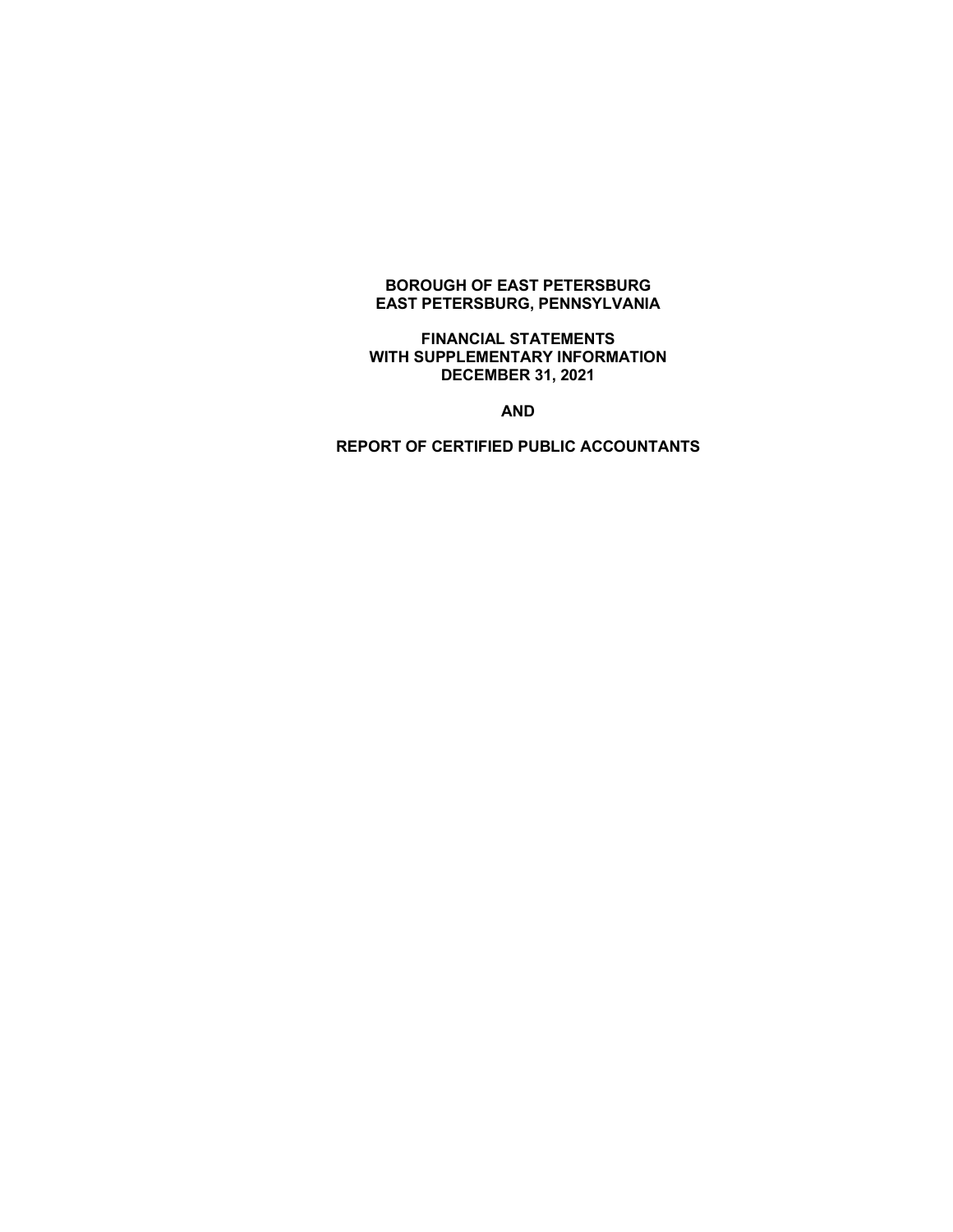# **DECEMBER 31, 2021**

# **C O N T E N T S**

|                                                                                                                                     | <b>PAGE</b>  |
|-------------------------------------------------------------------------------------------------------------------------------------|--------------|
| <b>INDEPENDENT AUDITOR'S REPORT</b>                                                                                                 | $\mathbf{1}$ |
| <b>BASIC FINANCIAL STATEMENTS</b>                                                                                                   |              |
| STATEMENT OF NET POSITION - MODIFIED CASH BASIS                                                                                     | 4            |
| STATEMENT OF ACTIVITIES – MODIFIED CASH BASIS                                                                                       | 5            |
| BALANCE SHEET - MODIFIED CASH BASIS - GOVERNMENTAL FUNDS                                                                            | 6            |
| STATEMENT OF REVENUES, EXPENDITURES, AND CHANGES IN FUND BALANCE -<br>MODIFIED CASH BASIS - GOVERNMENTAL FUNDS                      | 7            |
| STATEMENT OF NET POSITION – MODIFIED CASH BASIS - PROPRIETARY FUNDS                                                                 | 8            |
| STATEMENT OF REVENUES, EXPENDITURES, AND CHANGES IN NET POSITION -<br>MODIFIED CASH BASIS - PROPRIETARY FUNDS                       | 9            |
| STATEMENT OF CASH FLOWS - MODIFIED CASH BASIS - PROPRIETARY FUNDS                                                                   | 10           |
| STATEMENT OF FIDUCIARY NET POSITION – MODIFIED CASH BASIS – FIDUCIARY<br><b>FUND</b>                                                | 12           |
| STATEMENT OF CHANGES IN FIDUCIARY NET POSITION - MODIFIED CASH BASIS -<br><b>FIDUCIARY FUND</b>                                     | 13           |
| NOTES TO THE FINANCIAL STATEMENTS                                                                                                   | 14           |
| <b>OTHER INFORMATION</b>                                                                                                            |              |
| STATEMENT OF REVENUES, EXPENDITURES, AND CHANGES IN FUND BALANCE -<br>BUDGET AND ACTUAL - MODIFIED CASH BASIS - GENERAL FUND        | 24           |
| STATEMENT OF REVENUES, EXPENDITURES, AND CHANGES IN FUND BALANCE -<br>BUDGET AND ACTUAL - MODIFIED CASH BASIS - HIGHWAY AID FUND    | 25           |
| <b>SUPPLEMENTARY INFORMATION</b>                                                                                                    |              |
| COMBINING BALANCE SHEET - MODIFIED CASH BASIS - CAPITAL PROJECTS FUNDS                                                              | 26           |
| COMBINING STATEMENT OF REVENUES, EXPENDITURES AND CHANGES IN FUND<br><b>BALANCES - MODIFIED CASH BASIS - CAPITAL PROJECTS FUNDS</b> | 27           |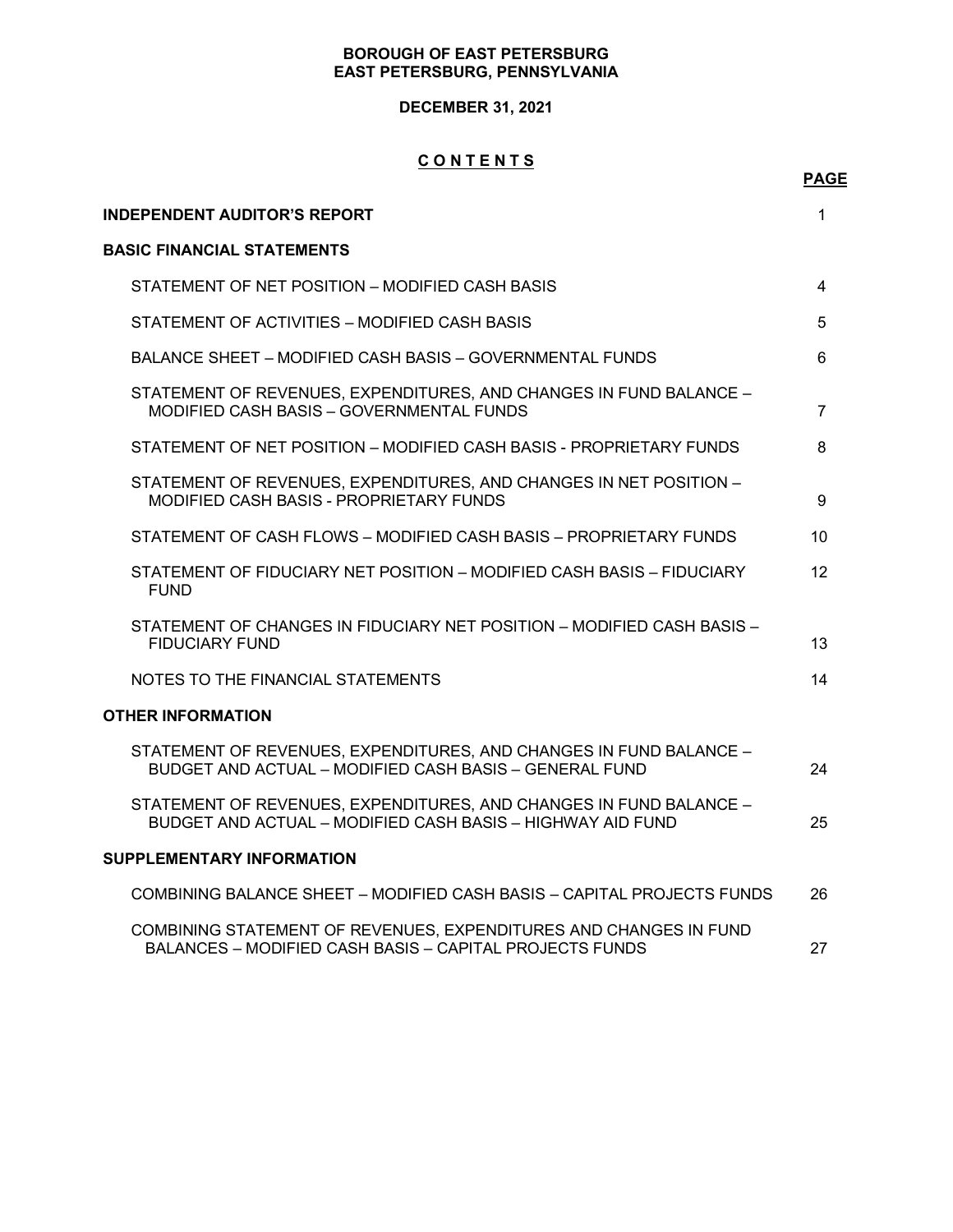# **SAGER, SWISHER AND COMPANY, LLP**

*Certified Public Accountants and Consultants* 

 $\mathcal{L}_\text{max}$  and  $\mathcal{L}_\text{max}$  and  $\mathcal{L}_\text{max}$  and  $\mathcal{L}_\text{max}$  and  $\mathcal{L}_\text{max}$  and  $\mathcal{L}_\text{max}$ 

Members

American Institute of 619 West Chestnut Street<br>
Certified Public Accountants

 Pennsylvania Institute of 15 North Third Street Certified Public Accountants

Partners

 John D. Murr, CPA Michael L. Reiner, CPA Lori L. Royer, CPA

### **INDEPENDENT AUDITOR'S REPORT**

To The Mayor and Members of Council Borough of East Petersburg East Petersburg, Pennsylvania

### **Opinion**

 We have audited the accompanying modified cash basis financial statements of the governmental activities, business-type activities, each major fund, and the aggregate remaining fund information of the Borough of East Petersburg as of and for the year ended December 31, 2021, and the related notes to the financial statements, which collectively comprise the Borough's basic financial statements as listed in the table of contents.

 In our opinion, the financial statements referred to above present fairly, in all material respects, the respective financial position of the governmental activities, business-type activities, each major fund and the aggregate remaining fund information of the Borough of East Petersburg as of December 31, 2021, and the respective changes in financial position and, where applicable, cash flows thereof for the year then ended in accordance with the basis of accounting described in Note 1.

### **Summary of Opinions**

# **Opinion Unit Type of Opinion** Governmental Activities Unmodified Business-Type Activities Unmodified General Fund Capital Projects Fund Unmodified Fire Tax Protection Fund<br>
Highway Aid Fund Unmodified<br>
Unmodified Highway Aid Fund Municipal Trash Fund Unmodified Water Fund Unmodified Aggregate Remaining Fund Information Unmodified

### **Basis for Opinions**

 We conducted our audit in accordance with auditing standards generally accepted in the United States of America (GAAS). Our responsibilities under those standards are further described in the Auditor's Responsibilities for the Audit of the Financial Statements section of our report. We are required to be independent of the Borough of East Petersburg, and to meet our other ethical responsibilities, in accordance with the relevant ethical requirements relating to our audit. We believe that the audit evidence we have obtained is sufficient and appropriate to provide a basis for our audit opinions.

Lancaster, Pennsylvania 17603

Columbia, Pennsylvania 17512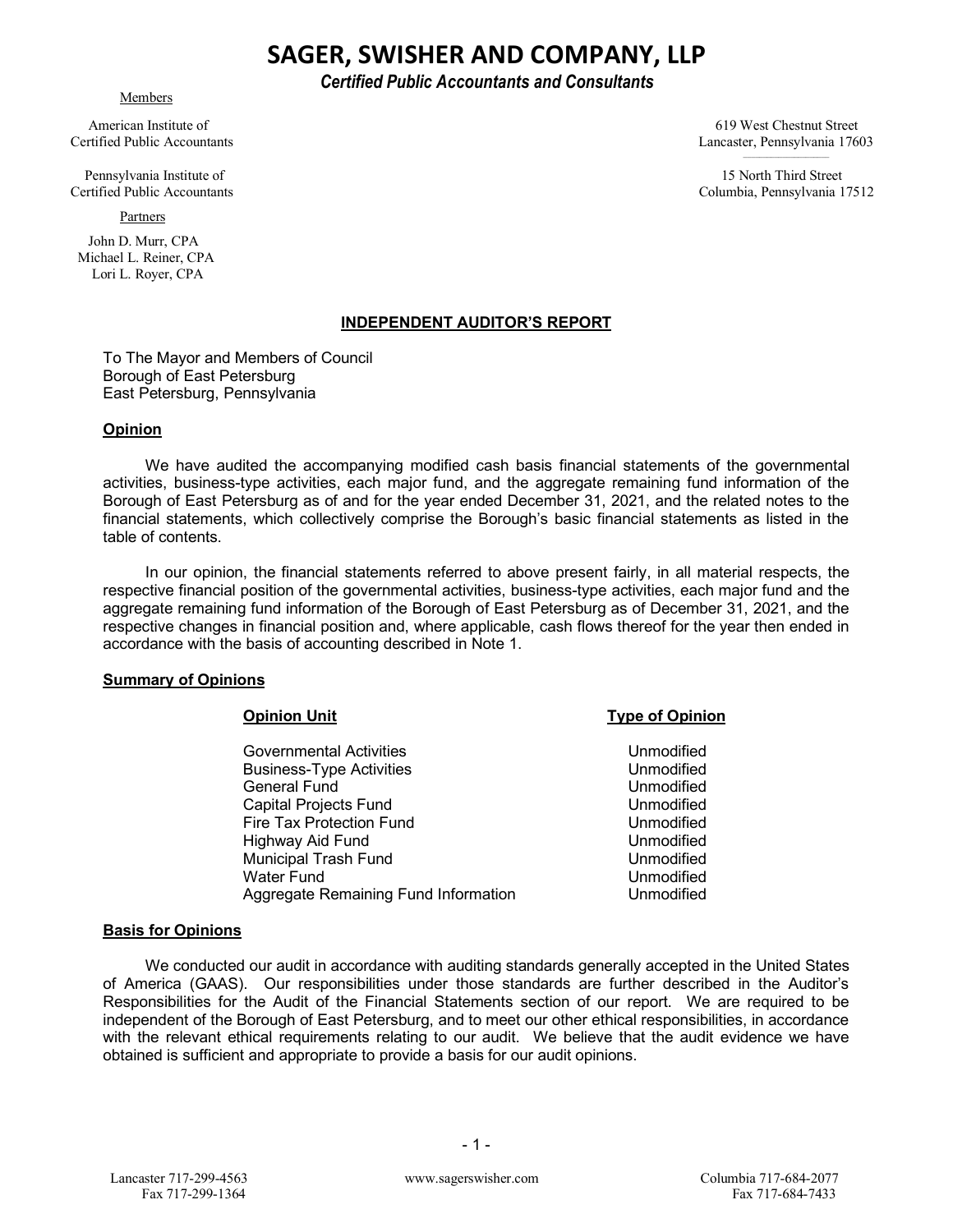### **Basis of Accounting**

 We draw attention to Note 1 of the financial statements, which describes the basis of accounting. The financial statements are prepared on the modified cash basis of accounting, which is a basis of accounting other than accounting principle generally accepted in the United States of America. Our opinion is not modified with respect to that matter.

### **Responsibilities of Management for the Financial Statements**

 Management is responsible for the preparation and fair presentation of the financial statements in accordance with accounting principles generally accepted in the United States of America, and for the design, implementation, and maintenance of internal control relevant to the preparation and fair presentation of financial statements that are free from material misstatement, whether due to fraud or error.

 In preparing the financial statements, management is required to evaluate whether there are conditions or events, considered in the aggregate, that raise substantial doubt about the Borough of East Petersburg's ability to continue as a going for twelve months beyond the financial statement date, including any currently known information that may raise substantial doubt shortly thereafter.

### **Auditor's Responsibilities for the Audit of the Financial Statements**

Our objectives are to obtain reasonable assurance about whether the financial statements as a whole are free from material misstatement, whether due to fraud or error, and to issue an auditor's report that includes our opinions. Reasonable assurance is a high level of assurance but is not absolute assurance and therefore is not a guarantee that an audit conducted in accordance with GAAS will always detect a material misstatement when it exists. The risk of not detecting a material misstatement resulting from fraud is higher than for one resulting from error, as fraud may involve collusion, forgery, intentional omissions, misrepresentations, or the override of internal control. Misstatements are considered material if there is substantial likelihood that, individually or in the aggregate, they would influence the judgement made by a reasonable user based on the financial statements.

In performing an audit in accordance with GAAS, we:

- Exercise professional judgment and maintain professional skepticism throughout the audit
- Identify and assess the risks of material misstatement of the financial statements, whether due to fraud or error, and design and perform audit procedures responsive to those risks. Such procedures include examining, on a test basis, evidence regarding the amounts and disclosures in the financial statements.
- Obtain an understanding of internal control relevant to the audit in order to design audit procedures that are appropriate in the circumstances, but not for the purpose of expressing an opinion on the effectiveness of the Borough's internal control. Accordingly, no such opinion is expressed.
- Evaluate the appropriateness of accounting policies used and the reasonableness of significant accounting estimates made by management, as well as evaluate the overall presentation of the financial statements.
- Conclude whether, in our judgment, there are conditions or events, considered in the aggregate, that raise substantial doubt about the Borough's ability to continue as a going concern for a reasonable period of time.

 We are required to communicate with those charged with governance regarding, amount other matters, the planned scope and timing of the audit, significant audit findings, and certain internal controlrelated matters that we identified during the audit.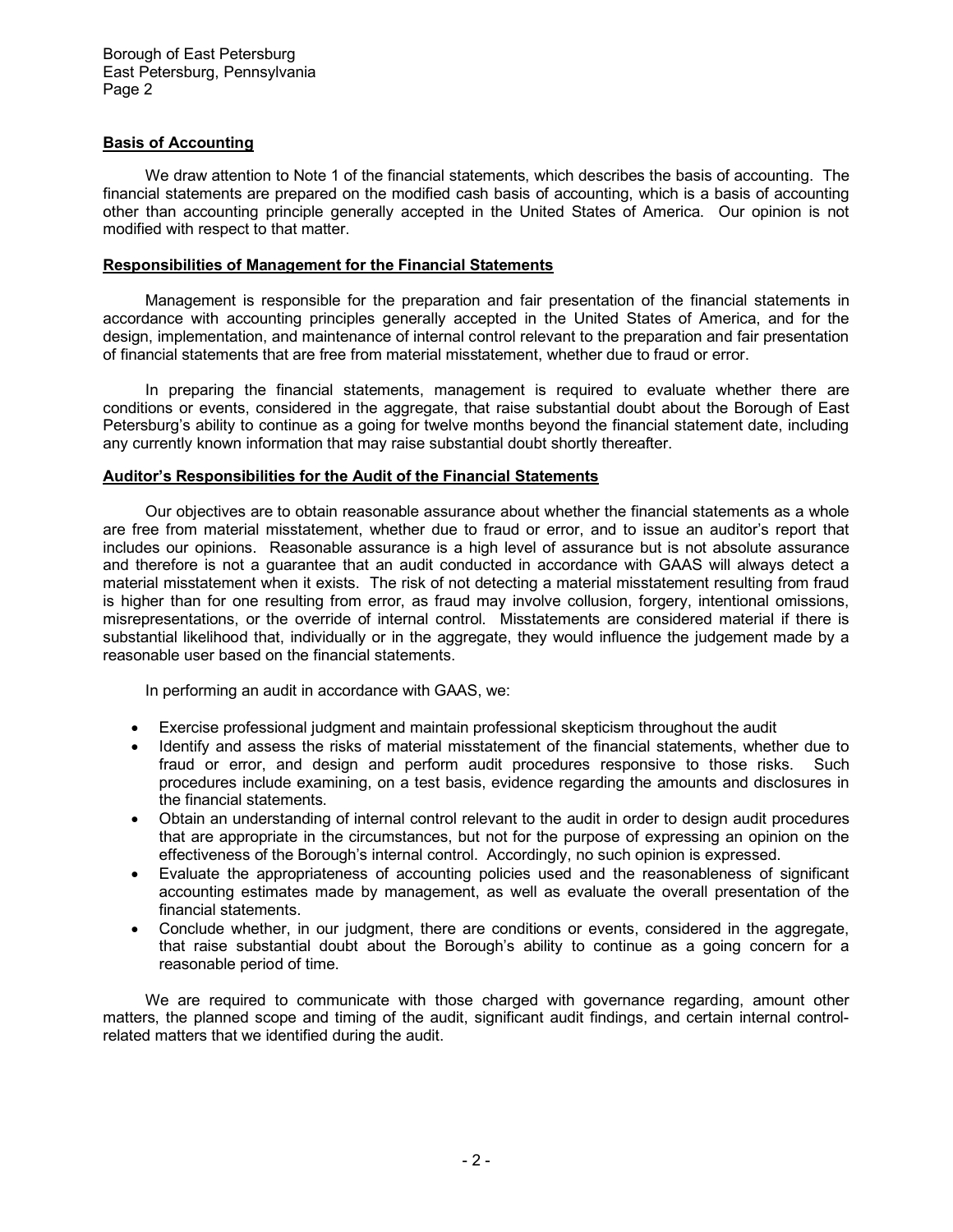Borough of East Petersburg East Petersburg, Pennsylvania Page 3

#### **Report on Supplementary Information**

 Our audit was conducted for the purpose of forming opinions on the financial statements that collectively comprise the Borough's modified cash basic financial statements. The combining capital projects fund financial statements is presented for purposes of additional analysis and is not a required part of the basic financial statements.

 The combining capital projects fund financial statements is the responsibility of management and was derived from and relate directly to the underlying accounting and other records used to prepare the financial statements. Such information has been subjected to the auditing procedures applied in the audit of the basic financial statements and certain additional procedures, including comparing and reconciling such information directly to the underlying accounting and other records used to prepare the basic financial statements or to the basic financial statements themselves, and other additional procedures in accordance with auditing standards generally accepted in the United States of America. In our opinion, the information is fairly stated in all material respects in relation to the financial statements as a whole.

#### **Disclaimer of Opinion on Other Information**

 The budgetary comparison information on pages 24 and 25, which is the responsibility of management, is presented for purposes of additional analysis and is not a required part of the basic financial statements. Such information has not been subjected to the auditing procedures applied in the audit of the basic financial statements, and accordingly, we do not express an opinion or provide any assurance on it.

#### **Other Matters**

 Management has not presented the management's discussion and analysis that governmental accounting principles generally accepted in the United States of America require to be presented to supplement the basic financial statements. Such missing information, although not a part of the basic financial statements, is required by the Governmental Accounting Standards Board, who considers it to be an essential part of financial reporting for placing the basic financial statements in an appropriate operational, economic, or historical context. Our opinion on the basic financial statements is not affected by this missing information.

Sager, Swisher and Company, LLP

Columbia, Pennsylvania April 27, 2022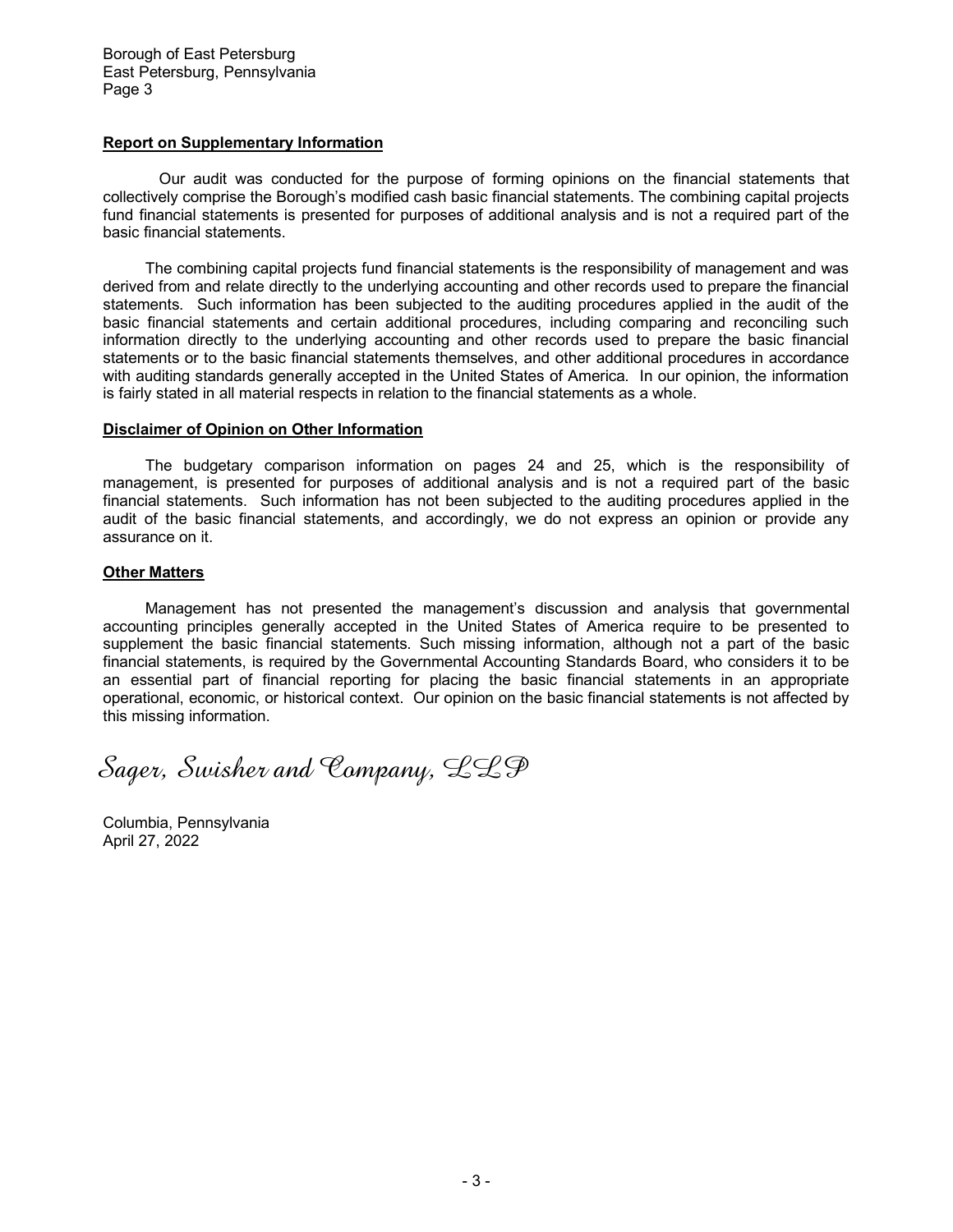# **STATEMENT OF NET POSITION – MODIFIED CASH BASIS DECEMBER 31, 2021**

|                                                                                     | Governmental<br><b>Activities</b>        | <b>Business-Type</b><br><b>Activities</b> | Total                        |
|-------------------------------------------------------------------------------------|------------------------------------------|-------------------------------------------|------------------------------|
| <b>ASSETS</b><br><b>Current Assets</b>                                              |                                          |                                           |                              |
| Cash and Cash Equivalents<br>Investments<br><b>Internal Balances</b>                | \$<br>3,177,704<br>1,268,825<br>(7, 504) | \$<br>1,341,043<br>964,990<br>7,504       | \$<br>4,518,747<br>2,233,815 |
| <b>Total Current Assets</b>                                                         | 4,439,025                                | 2,313,537                                 | 6,752,562                    |
| <b>TOTAL ASSETS</b>                                                                 | 4,439,025                                | 2,313,537<br>S                            | 6,752,562<br>\$.             |
| <b>LIABILITIES</b><br>Payroll Deductions and Withholdings<br><b>Escrow Deposits</b> | \$<br>7,745<br>41,249                    | \$                                        | \$<br>7,745<br>41,249        |
| <b>TOTAL LIABILITIES</b>                                                            | 48,994                                   |                                           | 48,994                       |
| <b>NET POSITION</b>                                                                 |                                          |                                           |                              |
| Restricted<br>Unrestricted                                                          | 2,025,961<br>2,364,070                   | 2,313,537                                 | 4,339,498<br>2,364,070       |
| <b>TOTAL NET POSITION</b>                                                           | 4,390,031                                | 2,313,537                                 | 6,703,568                    |
| TOTAL LIABILITIES AND NET POSITION                                                  | 4,439,025                                | 2,313,537                                 | 6,752,562                    |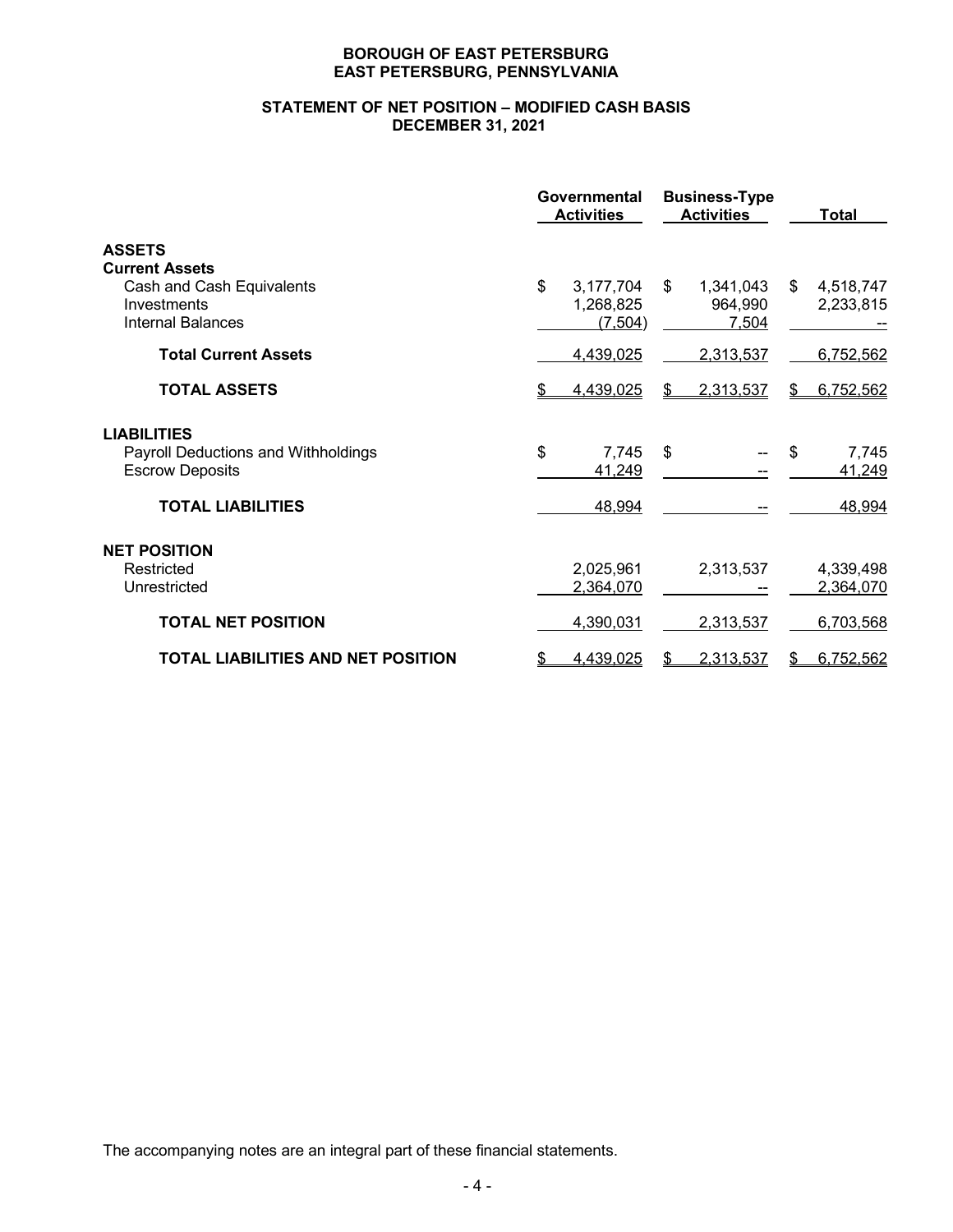### **STATEMENT OF ACTIVITIES – MODIFIED CASH BASIS YEAR ENDED DECEMBER 31, 2021**

|                                                             |                                  | <b>Program Revenues</b>           |                                                        |                                                      | Net (Expense) Revenue and<br><b>Changes in Net Position</b> |                                                      |                                |
|-------------------------------------------------------------|----------------------------------|-----------------------------------|--------------------------------------------------------|------------------------------------------------------|-------------------------------------------------------------|------------------------------------------------------|--------------------------------|
| <b>Functions/Programs</b>                                   | <b>Expenses</b>                  | Charges<br>for<br><b>Services</b> | Operating<br><b>Grants and</b><br><b>Contributions</b> | Capital<br><b>Grants and</b><br><b>Contributions</b> | Governmental<br><b>Activities</b>                           | <b>Business-</b><br><b>Type</b><br><b>Activities</b> | <b>Total</b>                   |
| <b>Governmental Activities</b><br><b>General Government</b> | \$<br>310,185                    | 22,931                            |                                                        | \$                                                   |                                                             |                                                      |                                |
| Public Safety                                               | 1,165,367                        | \$<br>79,936                      | \$<br>--<br>24,243                                     | 235,715                                              | \$<br>(51, 539)<br>(1,061,188)                              | \$                                                   | (51, 539)<br>\$<br>(1,061,188) |
| <b>Highways and Streets</b>                                 | 462,681                          | 28,575                            | 124,580                                                | 25,447                                               | (284, 079)                                                  |                                                      | (284, 079)                     |
| Culture and Recreation                                      | 128,438                          |                                   |                                                        |                                                      | (128, 438)                                                  | $\overline{\phantom{a}}$                             | (128, 438)                     |
| Employee Benefits, Insurance and Other                      |                                  |                                   |                                                        |                                                      |                                                             |                                                      |                                |
| Miscellaneous Expenses                                      | 74,371                           |                                   | 13,971                                                 |                                                      | (60, 400)                                                   |                                                      | (60, 400)                      |
| <b>Total Governmental Activities</b>                        | 2,141,042                        | 131,442                           | 162,794                                                | 261,162                                              | (1,585,644)                                                 |                                                      | (1,585,644)                    |
| <b>Business-Type Activities</b>                             |                                  |                                   |                                                        |                                                      |                                                             |                                                      |                                |
| Trash                                                       | 421,052                          | 469,925                           | 2,975                                                  |                                                      |                                                             | 51.848                                               | 51,848                         |
| Water                                                       | 656,008                          | 995,491                           | 13,238                                                 |                                                      |                                                             | 352,721                                              | 352,721                        |
| <b>Rental Fund</b>                                          | 5,548                            | 4,800                             |                                                        |                                                      |                                                             | (748)                                                | (748)                          |
| <b>Total Business-Type Activities</b>                       | 1,082,608                        | 1,470,216                         | 16,213                                                 |                                                      |                                                             | 403,821                                              | 403,821                        |
| <b>Total Entity-Wide Activities</b>                         | 3,223,650                        | \$1,601,658                       | 179,007                                                | 261,162                                              | (1,585,644)                                                 | 403,821                                              | (1, 181, 823)                  |
|                                                             | <b>General Revenues</b>          |                                   | Property Taxes, Levied for General Purposes, Net       |                                                      | 1,734,619                                                   |                                                      | 1,734,619                      |
|                                                             |                                  |                                   | Other Taxes and Franchise Fees Levied for              |                                                      |                                                             |                                                      |                                |
|                                                             |                                  | Specific Purposes, Net            |                                                        |                                                      | 879,913                                                     | $\overline{\phantom{a}}$                             | 879,913                        |
|                                                             | <b>Investment Earnings</b>       |                                   |                                                        |                                                      | 14.652                                                      | 7,769                                                | 22,421                         |
|                                                             | Miscellaneous Income             |                                   |                                                        |                                                      | 5,259                                                       |                                                      | 5,259                          |
|                                                             |                                  | <b>Total General Revenues</b>     |                                                        |                                                      | 2,634,443                                                   | 7,769                                                | 2,642,212                      |
|                                                             | <b>Transfers</b>                 |                                   |                                                        |                                                      | 25,000                                                      | (25,000)                                             |                                |
|                                                             |                                  | <b>Change in Net Position</b>     |                                                        |                                                      | 1,073,799                                                   | 386,590                                              | 1,460,389                      |
|                                                             | Net Position - January 1, 2021   |                                   |                                                        |                                                      | 3,316,232                                                   | 1,926,947                                            | 5,243,179                      |
|                                                             | Net Position - December 31, 2021 |                                   |                                                        |                                                      | 4,390,031<br>\$                                             | \$2,313,537                                          | 6,703,568<br>\$                |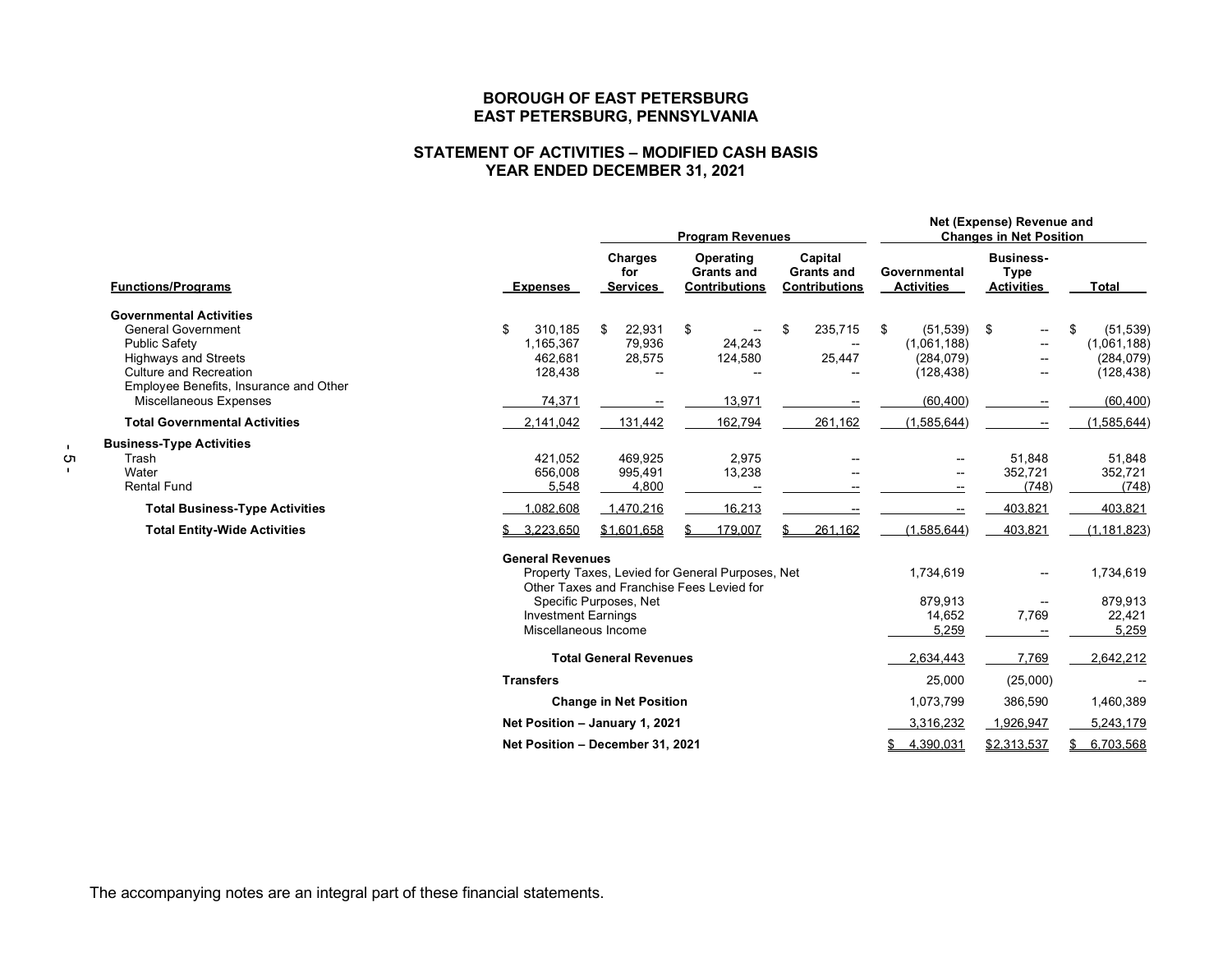### **BALANCE SHEET – MODIFIED CASH BASIS GOVERNMENTAL FUNDS DECEMBER 31, 2021**

|                                     | General<br><b>Fund</b> | Capital<br><b>Projects</b><br><b>Fund</b> | <b>Fire Tax</b><br><b>Protection</b><br><b>Fund</b> | Highway<br>Aid<br><b>Fund</b> | Total        |
|-------------------------------------|------------------------|-------------------------------------------|-----------------------------------------------------|-------------------------------|--------------|
| <b>ASSETS</b>                       |                        |                                           |                                                     |                               |              |
| <b>Current Assets</b>               |                        |                                           |                                                     |                               |              |
| Cash and Cash Equivalents           | \$2,046,283            | 716,896<br>\$                             | \$<br>81,646                                        | 332,879<br>S.                 | \$3,177,704  |
| Investments                         | 625,065                | 477,275                                   | 166,485                                             |                               | 1,268,825    |
| Due from Other Funds                |                        | 15,065                                    |                                                     |                               | 15,065       |
| <b>Total Current Assets</b>         | 2,671,348              | 1,209,236                                 | 248,131                                             | 332,879                       | 4,461,594    |
| <b>TOTAL ASSETS</b>                 | \$2.671.348            | \$1.209.236                               | 248.131<br>$\mathfrak{P}$                           | 332,879<br>\$                 | \$4.461.594  |
| <b>LIABILITIES</b>                  |                        |                                           |                                                     |                               |              |
| Due to Other Funds                  | \$<br>22,569           | \$                                        | \$                                                  | \$                            | \$<br>22,569 |
| Payroll Deductions and Withholdings | 7,745                  |                                           |                                                     |                               | 7,745        |
| <b>Escrow Deposits</b>              | 41,249                 |                                           |                                                     |                               | 41,249       |
| <b>TOTAL LIABILITIES</b>            | 71,563                 |                                           |                                                     |                               | 71,563       |
| <b>FUND BALANCES</b>                |                        |                                           |                                                     |                               |              |
| Restricted                          | 235,715                | 1,209,236                                 | 248,131                                             | 332,879                       | 2,025,961    |
| Assigned                            | 327,880                |                                           |                                                     |                               | 327,880      |
| Unassigned                          | 2,036,190              |                                           |                                                     |                               | 2,036,190    |
| <b>TOTAL FUND BALANCES</b>          | 2,599,785              | 1,209,236                                 | 248,131                                             | 332,879                       | 4,390,031    |
| <b>TOTAL LIABILITIES AND</b>        |                        |                                           |                                                     |                               |              |
| <b>FUND BALANCES</b>                | \$2,671,348            | \$1.209.236                               | 248.131<br>\$                                       | 332,879<br>\$                 | \$4.461.594  |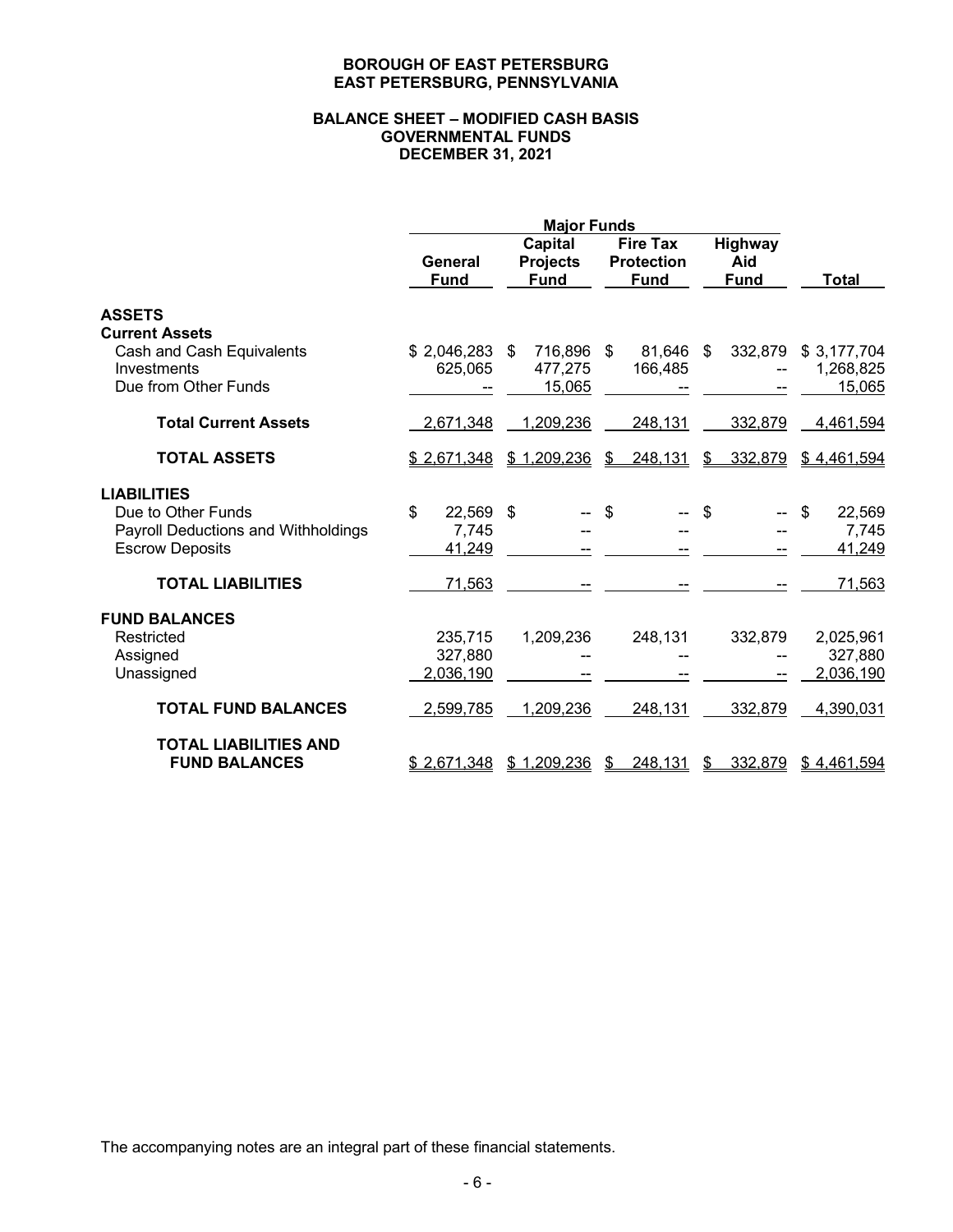### **STATEMENT OF REVENUES, EXPENDITURES, AND CHANGES IN FUND BALANCE - MODIFIED CASH BASIS – GOVERNMENTAL FUNDS YEAR ENDED DECEMBER 31, 2021**

|                                                                       | General<br><b>Fund</b> | Capital<br><b>Projects</b><br><b>Fund</b> | <b>Fire Tax</b><br><b>Protection</b><br><b>Fund</b> | Highway<br>Aid<br><b>Fund</b> | <b>Total</b> |
|-----------------------------------------------------------------------|------------------------|-------------------------------------------|-----------------------------------------------------|-------------------------------|--------------|
| <b>REVENUES</b>                                                       |                        |                                           |                                                     |                               |              |
| Real Estate Taxes and Penalties                                       | \$1,489,695            | \$                                        | \$<br>244,924                                       | \$                            | \$1,734,619  |
| <b>Other Taxes</b>                                                    | 810,860                |                                           |                                                     |                               | 810,860      |
| <b>Licenses and Permits</b>                                           | 69,203                 |                                           |                                                     |                               | 69,203       |
| <b>Fines and Forfeits</b>                                             | 8,958                  |                                           |                                                     |                               | 8,958        |
| Interest, Rents and Royalties                                         | 21,669                 | 2,889                                     | 1,334                                               | 58                            | 25,950       |
| Intergovernmental Revenue                                             | 273,929                | 25,447                                    | --                                                  | 124,580                       | 423,956      |
| <b>Charges for Services</b>                                           | 107,156                |                                           | --                                                  | --                            | 107,156      |
| Miscellaneous Revenue                                                 | 5,259                  |                                           |                                                     |                               | 5,259        |
| <b>TOTAL REVENUES</b>                                                 | 2,786,729              | 28,336                                    | 246,258                                             | 124,638                       | 3,185,961    |
| <b>EXPENDITURES</b>                                                   |                        |                                           |                                                     |                               |              |
| <b>General Government</b>                                             | 309,096                | 1,089                                     |                                                     |                               | 310,185      |
| <b>Public Safety</b>                                                  | 951,650                | 51,499                                    | 162,218                                             |                               | 1,165,367    |
| <b>Highways and Streets</b>                                           | 229,515                | 135,045                                   |                                                     | 98,121                        | 462,681      |
| <b>Culture and Recreation</b>                                         | 128,438                |                                           |                                                     |                               | 128,438      |
| Employee Benefits, Insurance and Other                                |                        |                                           |                                                     |                               |              |
| Miscellaneous Expenditures                                            | 74,371                 |                                           |                                                     |                               | 74,371       |
| <b>TOTAL EXPENDITURES</b>                                             | 1,693,070              | 187,633                                   | 162,218                                             | 98,121                        | 2,141,042    |
| <b>EXCESS (DEFICIENCY)</b><br>OF REVENUES OVER<br><b>EXPENDITURES</b> | 1,093,659              | (159, 297)                                | 84,040                                              | 26,517                        | 1,044,919    |
| <b>OTHER FINANCING SOURCES (USES)</b>                                 |                        |                                           |                                                     |                               |              |
| Sale of Capital Assets                                                |                        | 3,880                                     |                                                     |                               | 3,880        |
| <b>Transfers In</b>                                                   | 15,000                 | 184,053                                   |                                                     |                               | 199,053      |
| <b>Transfers Out</b>                                                  | (149, 053)             |                                           | (25,000)                                            |                               | (174, 053)   |
| <b>TOTAL OTHER FINANCING</b>                                          |                        |                                           |                                                     |                               |              |
| <b>SOURCES (USES)</b>                                                 | (134, 053)             | 187,933                                   | (25,000)                                            |                               | 28,880       |
| <b>Changes in Fund Balances</b>                                       | 959,606                | 28,636                                    | 59,040                                              | 26,517                        | 1,073,799    |
| Fund Balances - January 1, 2021                                       | 1,640,179              | 1,180,600                                 | 189,091                                             | 306,362                       | 3,316,232    |
| Fund Balances - December 31, 2021                                     | \$2,599,785            | \$1,209,236                               | 248,131<br>S                                        | 332,879<br>S                  | \$4,390,031  |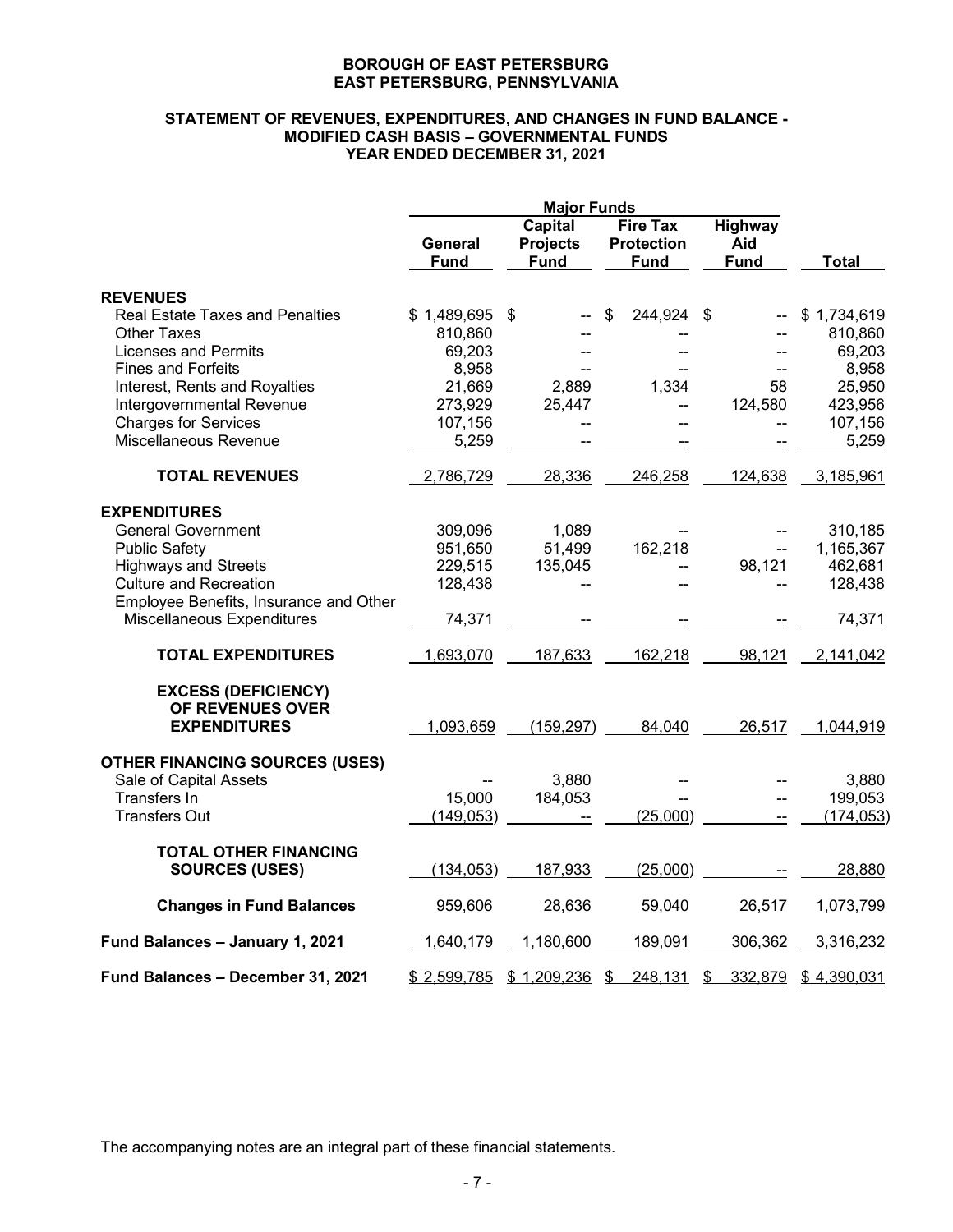### **STATEMENT OF NET POSITION – MODIFIED CASH BASIS PROPRIETARY FUNDS DECEMBER 31, 2021**

|                                                     | <b>Major Funds</b>                       |     |                      | Nonmajor |                                             |    |             |
|-----------------------------------------------------|------------------------------------------|-----|----------------------|----------|---------------------------------------------|----|-------------|
|                                                     | <b>Municipal</b><br>Trash<br><b>Fund</b> |     | Water<br><b>Fund</b> |          | <b>Fund</b><br>6060 Main St.<br><b>Fund</b> |    | Total       |
| <b>ASSETS</b>                                       |                                          |     |                      |          |                                             |    |             |
| <b>Current Assets</b>                               |                                          |     |                      |          |                                             |    |             |
| Cash and Cash Equivalents                           | \$<br>122,325                            | S.  | 1,199,733            | \$       | 18,985                                      | \$ | 1,341,043   |
| Investments                                         | 270,885                                  |     | 662,631              |          | 31,474                                      |    | 964,990     |
| Due from Other Funds                                | 362                                      |     | 7,142                |          |                                             |    | 7,504       |
| <b>Total Current Assets</b>                         | 393,572                                  |     | 1,869,506            |          | 50,459                                      |    | 2,313,537   |
| <b>TOTAL ASSETS</b>                                 | 393,572                                  | SS. | 1,869,506            | \$       | 50,459                                      |    | \$2,313,537 |
| <b>LIABILITIES</b>                                  | \$<br>$\overline{\phantom{a}}$           | \$  |                      | \$       |                                             | \$ |             |
| <b>NET POSITION</b>                                 |                                          |     |                      |          |                                             |    |             |
| Unrestricted                                        | 393,572                                  |     | 1,869,506            |          | 50,459                                      |    | 2,313,537   |
| <b>TOTAL NET POSITION</b>                           | 393,572                                  |     | 1,869,506            |          | 50,459                                      |    | 2,313,537   |
| <b>TOTAL LIABILITIES AND</b><br><b>NET POSITION</b> | 393,572                                  |     | 1.869.506            |          | 50,459                                      | \$ | 2,313,537   |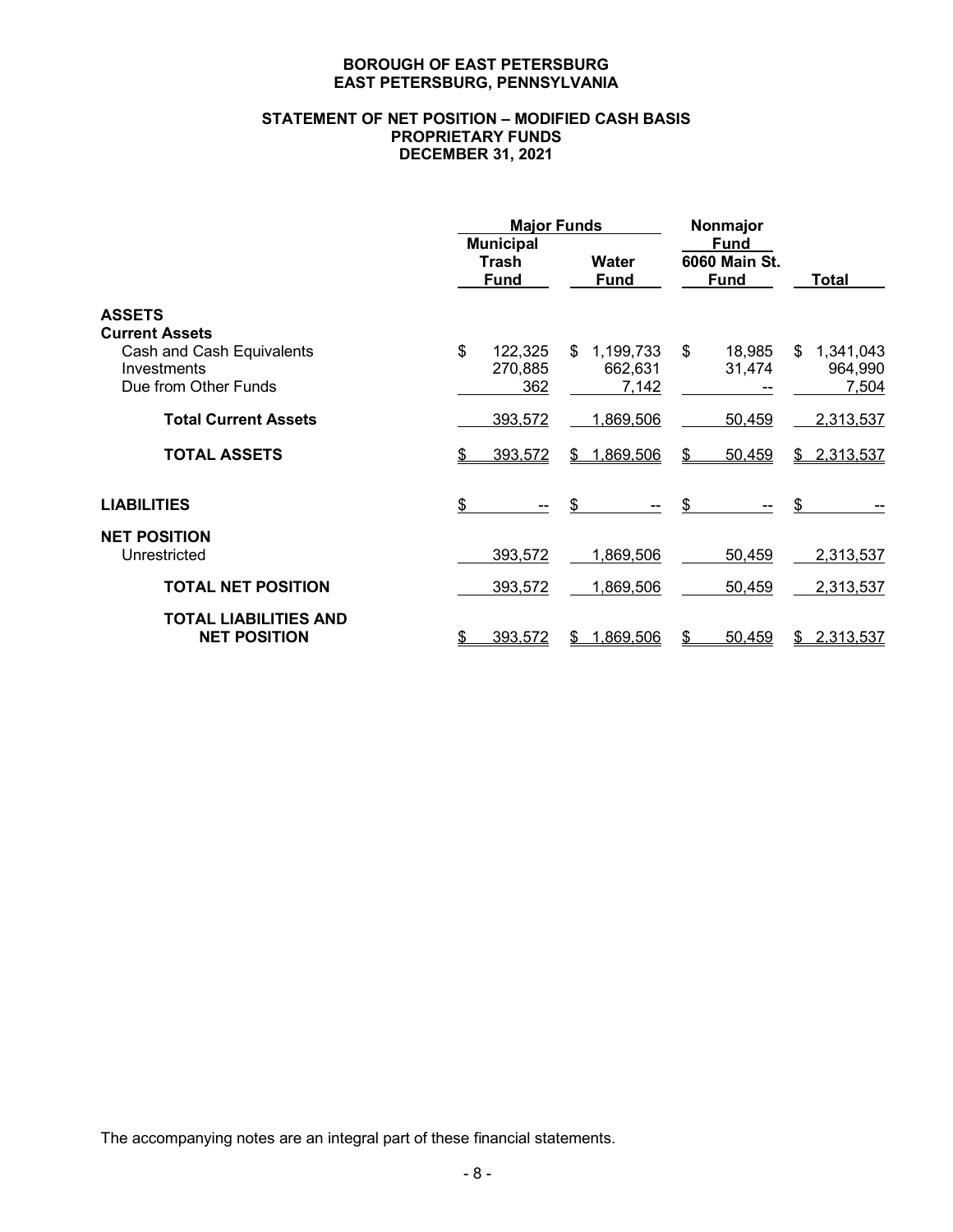### **STATEMENT OF REVENUES, EXPENSES AND CHANGES IN NET POSITION – MODIFIED CASH BASIS - PROPRIETARY FUNDS YEAR ENDED DECEMBER 31, 2021**

|                                                                  | <b>Municipal</b>            | <b>Major Funds</b>          | Nonmajor<br><b>Fund</b>                   |                  |
|------------------------------------------------------------------|-----------------------------|-----------------------------|-------------------------------------------|------------------|
|                                                                  | <b>Trash</b><br><b>Fund</b> | <b>Water</b><br><b>Fund</b> | 6060 Main St.<br><b>Fund</b>              | <b>Total</b>     |
| <b>OPERATING REVENUE</b>                                         |                             |                             |                                           |                  |
| <b>Charges and Fees</b>                                          | \$<br>453,073               | 909,669<br>\$               | $\frac{1}{2}$<br>$\overline{\phantom{a}}$ | 1,362,742<br>\$  |
| <b>TOTAL OPERATING REVENUE</b>                                   | 453,073                     | 909,669                     |                                           | 1,362,742        |
| <b>OPERATING EXPENSES</b>                                        |                             |                             |                                           |                  |
| <b>Salaries</b>                                                  | 8,320                       | 220,940                     |                                           | 229,260          |
| Payroll Taxes                                                    | 682                         | 17,703                      |                                           | 18,385           |
| <b>Employee Benefits</b>                                         | 1,674                       | 45,864                      |                                           | 47,538           |
| <b>Pension Contribution</b>                                      | 665                         | 13,238                      |                                           | 13,903           |
| Worker's Compensation                                            | --                          | 7,367                       |                                           | 7,367            |
| <b>Office Expenses</b>                                           | 3,536                       | 8,322                       |                                           | 11,858           |
| Dues and Subscriptions                                           |                             | 670                         | --                                        | 670              |
| <b>Education and Training</b>                                    | --                          | 10,492                      |                                           | 10,492           |
| <b>Professional Services</b>                                     | 7,291                       | 21,318                      | --                                        | 28,609           |
| Telephone                                                        |                             | 4,653                       | --                                        | 4,653            |
| <b>Disposal Fees</b>                                             | 371,010                     | $\overline{a}$              | --                                        | 371,010          |
| <b>Material and Supplies</b>                                     | 12,867                      | 72,157                      |                                           | 85,024           |
| Utilities                                                        |                             | 31,042                      |                                           | 31,042           |
| <b>Repairs and Maintenance</b>                                   |                             | 54,890                      |                                           | 54,890           |
| Water Testing and Analysis                                       |                             | 11,183                      |                                           | 11,183           |
| <b>Purchased Services</b>                                        | 10,898                      | 16,456                      |                                           | 27,354<br>12,854 |
| Vehicle Expenses<br>General Insurance                            | --<br>682                   | 12,854                      | --                                        |                  |
| Uniforms                                                         | $\overline{a}$              | 12,859<br>1,373             | --<br>--                                  | 13,541<br>1,373  |
| Equipment & Tools                                                | 2,133                       | 1,760                       | $-$                                       | 3,893            |
| Other                                                            | 1,294                       | 1,333                       |                                           | 2,627            |
| <b>Capital Projects</b>                                          |                             | 89,534                      | --                                        | 89,534           |
| <b>TOTAL OPERATING EXPENSES</b>                                  | 421,052                     | 656,008                     | --                                        | 1,077,060        |
| <b>OPERATING INCOME</b>                                          | 32,021                      | 253,661                     |                                           | 285,682          |
|                                                                  |                             |                             |                                           |                  |
| <b>NON-OPERATING REVENUES (EXPENSES)</b><br><b>Transfers Out</b> | (15,000)                    | (10,000)                    |                                           | (25,000)         |
| General Municipal Pension System State Aid                       | 665                         | 13,238                      |                                           | 13,903           |
| <b>Grant Revenue</b>                                             | 2,310                       | --                          |                                           | 2,310            |
| Rental Income                                                    | --                          | 85,095                      | 4,800                                     | 89,895           |
| Interest Income                                                  | 3,300                       | 3,947                       | 522                                       | 7,769            |
| <b>Rental Property Expense</b>                                   |                             |                             | (5,548)                                   | (5,548)          |
| Miscellaneous Income                                             | 16,852                      | 727                         |                                           | <u>17,579</u>    |
|                                                                  |                             |                             |                                           |                  |
| <b>TOTAL NON-OPERATING</b><br><b>REVENUES (EXPENSES)</b>         | 8,127                       | 93,007                      | (226)                                     | 100,908          |
| <b>Changes in Net Position</b>                                   | 40,148                      | 346,668                     | (226)                                     | 386,590          |
| Net Position - January 1, 2021                                   | 353,424                     | 1,522,838                   | 50,685                                    | 1,926,947        |
| Net Position - December 31, 2021                                 | 393,572                     | 1,869,506                   | 50,459<br>S.                              | 2,313,537        |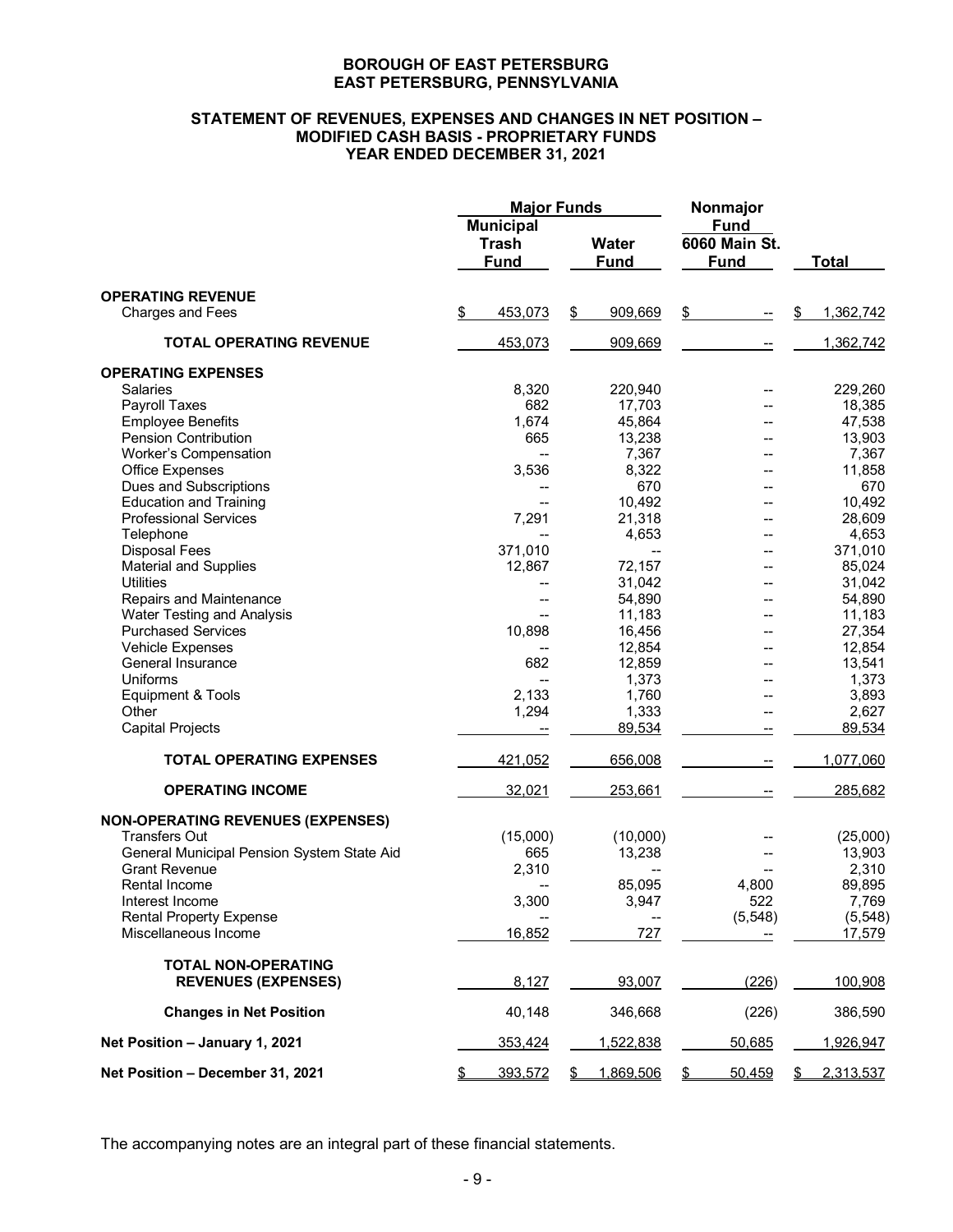### **STATEMENT OF CASH FLOWS – MODIFIED CASH BASIS PROPRIETARY FUNDS YEAR ENDED DECEMBER 31, 2021**

|                                                                                                                                                                                                           | <b>Major Funds</b>                           | Nonmajor |                                              |    |                                             |
|-----------------------------------------------------------------------------------------------------------------------------------------------------------------------------------------------------------|----------------------------------------------|----------|----------------------------------------------|----|---------------------------------------------|
|                                                                                                                                                                                                           | Municipal<br><b>Trash</b><br><b>Fund</b>     |          | Water<br><b>Fund</b>                         |    | <b>Fund</b><br>6060 Main St.<br><b>Fund</b> |
| <b>CASH FLOWS FROM OPERATING ACTIVITIES</b><br><b>Cash Received from Customers</b><br>Cash Payments for Goods and Services<br>Cash Payments to Employees<br>Cash Received (Paid) - Interfund Transactions | \$<br>453,073<br>(412, 732)<br>(8,320)<br>61 | \$       | 909,669<br>(435,068)<br>(220, 940)<br>11,278 | \$ |                                             |
| <b>NET CASH PROVIDED BY OPERATING</b><br><b>ACTIVITIES</b>                                                                                                                                                | 32,082                                       |          | 264,939                                      |    |                                             |
| <b>CASH FLOWS FROM NONCAPITAL FINANCING</b><br><b>ACTIVITIES</b><br><b>State Sources</b>                                                                                                                  | 2,975                                        |          | 13,238                                       |    |                                             |
| NET CASH PROVIDED BY NONCAPITAL<br><b>FINANCING ACTIVITIES</b>                                                                                                                                            | 2,975                                        |          | 13,238                                       |    |                                             |
| <b>CASH FLOWS FROM CAPITAL AND RELATED</b><br><b>FINANCING ACTIVITIES</b><br><b>Interfund Transfers</b><br>Rental Income<br><b>Nonoperating Revenues</b><br>Payments for Rental Property Expense          | (15,000)<br>16,852                           |          | (10,000)<br>85,095<br>727                    |    | 3,600<br>(5, 548)                           |
| <b>NET CASH PROVIDED BY CAPITAL AND</b><br><b>RELATED FINANCING ACTIVITIES</b>                                                                                                                            | 1,852                                        |          | 75,822                                       |    | (1,948)                                     |
| <b>CASH FLOWS FROM INVESTING ACTIVITIES</b><br>Earnings on Investments<br>Purchase of Investments                                                                                                         | 3,300<br>(3,300)                             |          | 3,947<br>(3,866)                             |    |                                             |
| <b>NET CASH PROVIDED BY INVESTING</b><br><b>ACTIVITIES</b>                                                                                                                                                |                                              |          | 81                                           |    |                                             |
| Net Increase (Decrease) in Cash and Cash<br><b>Equivalents</b>                                                                                                                                            | 36,909                                       |          | 354,080                                      |    | (1,948)                                     |
| Cash and Cash Equivalents - Beginning of Year                                                                                                                                                             | 85,416                                       |          | 845,653                                      |    | 20,933                                      |
| Cash and Cash Equivalents - End of Year                                                                                                                                                                   | \$<br>122,325                                | \$.      | 1,199,733                                    | \$ | 18,985                                      |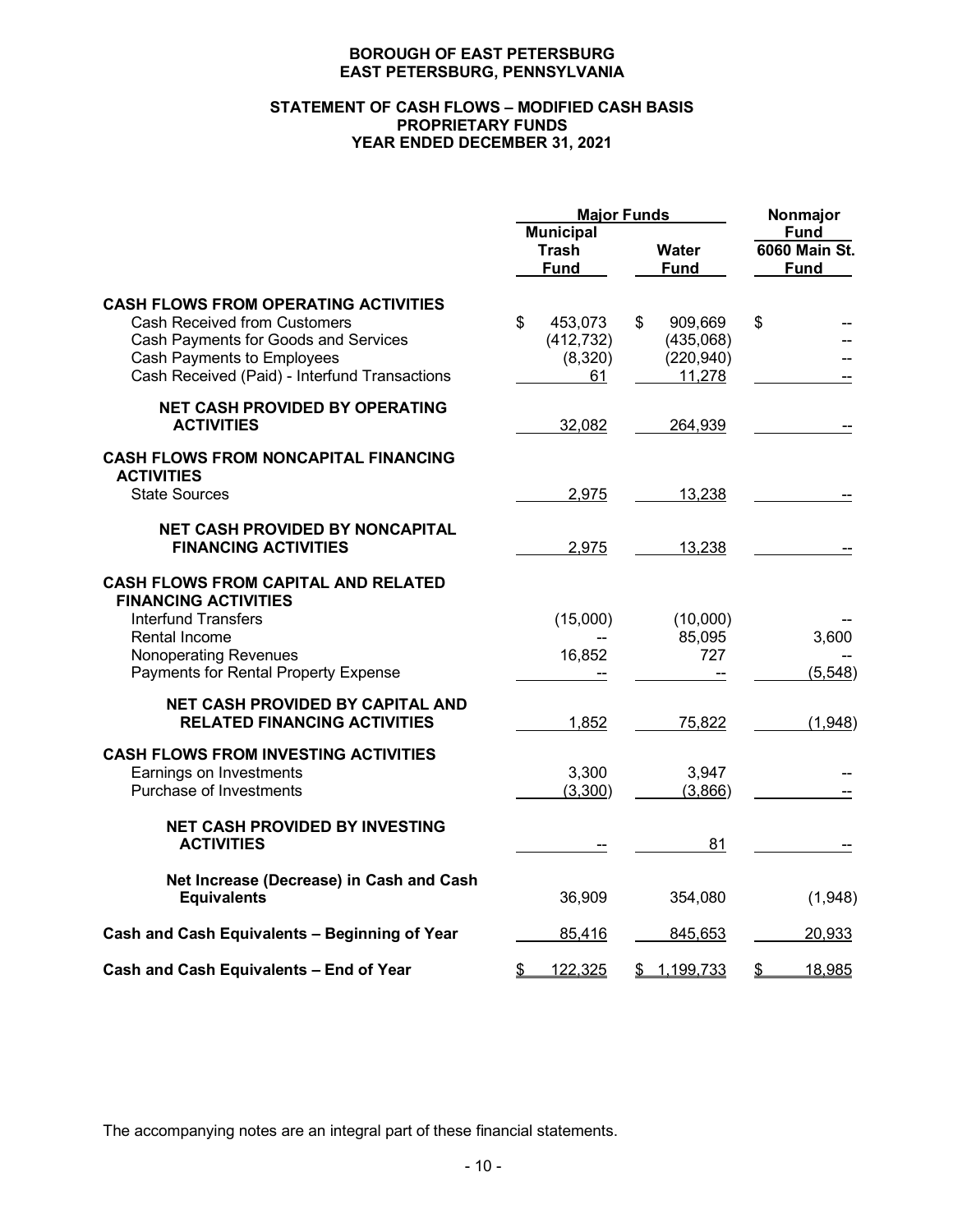#### **STATEMENT OF CASH FLOWS – MODIFIED CASH BASIS PROPRIETARY FUNDS YEAR ENDED DECEMBER 31, 2021**

|                                                                                                                |    | <b>Major Funds</b>                       |    | Nonmajor             |                                             |  |
|----------------------------------------------------------------------------------------------------------------|----|------------------------------------------|----|----------------------|---------------------------------------------|--|
|                                                                                                                |    | <b>Municipal</b><br>Trash<br><b>Fund</b> |    | Water<br><b>Fund</b> | <b>Fund</b><br>6060 Main St.<br><b>Fund</b> |  |
| <b>RECONCILIATION OF OPERATING</b><br><b>INCOME TO NET CASH PROVIDED</b><br>BY OPERATING ACTIVITIES            |    |                                          |    |                      |                                             |  |
| Operating Income                                                                                               | \$ | 32,021                                   | \$ | 253,661              | \$                                          |  |
| <b>Adjustments to Reconcile Operating</b><br>Income to Net Cash Provided<br>by (Used for) Operating Activities |    |                                          |    |                      |                                             |  |
| (Increase) Decrease in Due from Other Funds                                                                    |    | 61                                       |    | 11,278               |                                             |  |
| <b>NET CASH PROVIDED BY</b><br><b>OPERATING ACTIVITIES</b>                                                     |    | 32.082                                   |    | 264.939              |                                             |  |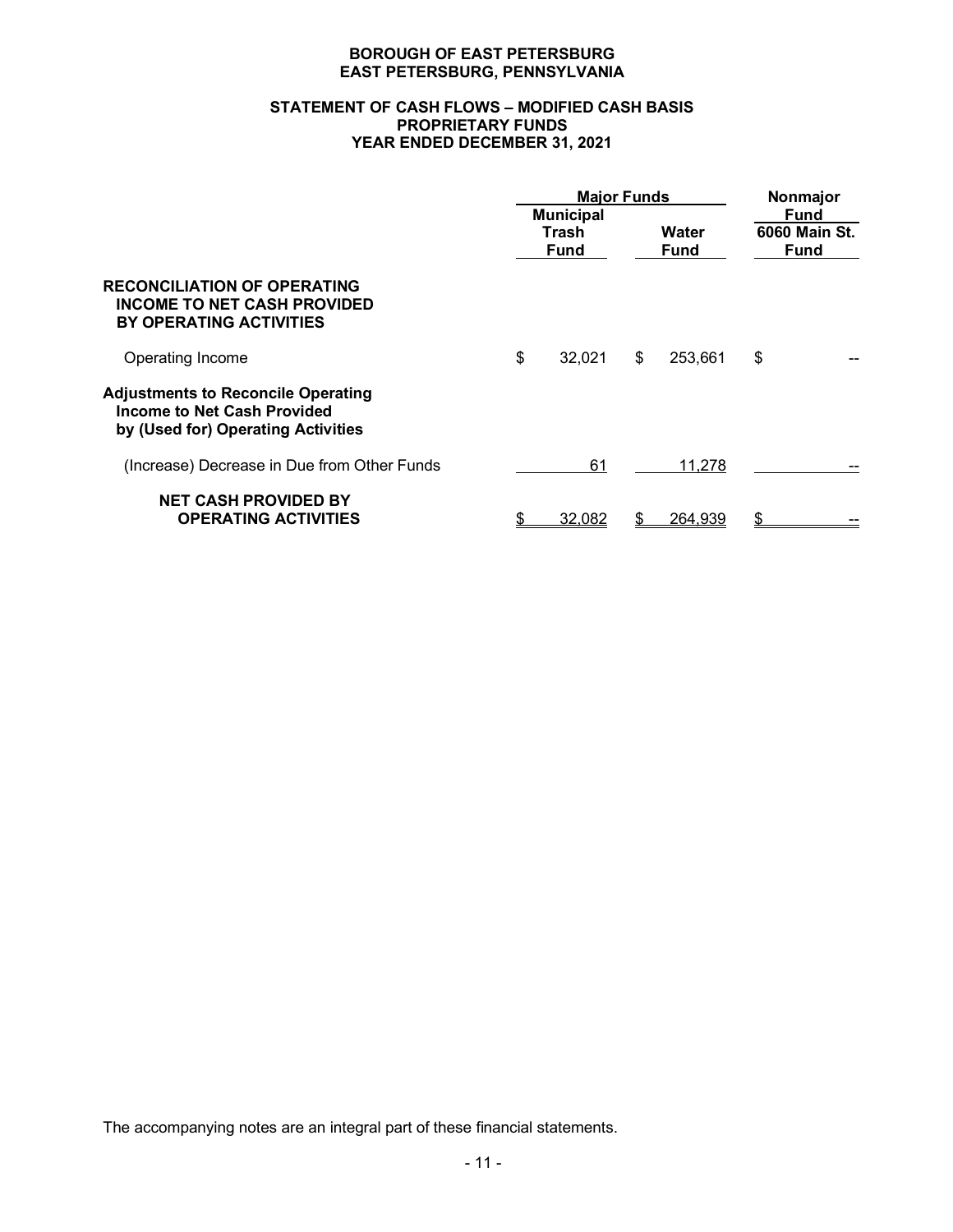### **STATEMENT OF FIDUCIARY NET POSITION MODIFIED CASH BASIS – FIDUCIARY FUND DECEMBER 31, 2021**

|                                           | <b>Non-Uniform</b><br><b>Pension</b><br><b>Fund</b> |
|-------------------------------------------|-----------------------------------------------------|
| <b>ASSETS</b>                             |                                                     |
| Investments                               | 315,978<br>\$                                       |
| <b>TOTAL ASSETS</b>                       | 315,978                                             |
| <b>LIABILITIES</b>                        | \$                                                  |
| <b>NET POSITION</b><br>Restricted for     |                                                     |
| <b>Pension Benefits</b>                   | 315,978                                             |
| <b>TOTAL NET POSITION</b>                 | 315,978                                             |
| <b>TOTAL LIABILITIES AND NET POSITION</b> | 315,978                                             |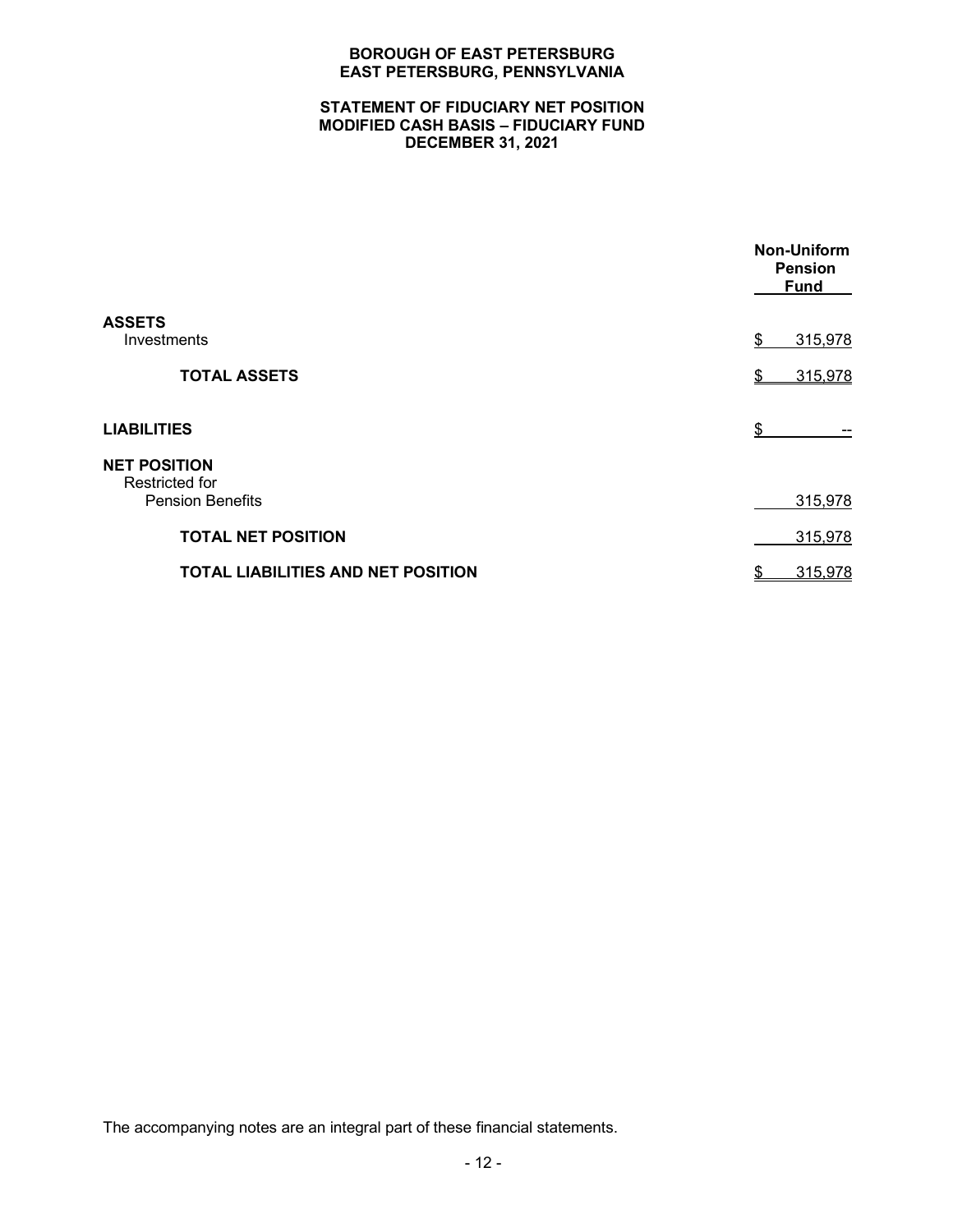### **STATEMENT OF CHANGES IN FIDUCIARY NET POSITION MODIFIED CASH BASIS – FIDUCIARY FUND YEAR ENDED DECEMBER 31, 2021**

|                                                                                                                                                    | <b>Non-Uniform</b><br><b>Pension</b><br><b>Fund</b> |
|----------------------------------------------------------------------------------------------------------------------------------------------------|-----------------------------------------------------|
| <b>ADDITIONS</b><br>State Contributions - Act 205<br><b>Municipal Contributions</b><br><b>Employee Contributions</b><br><b>Investment Earnings</b> | \$<br>27,874<br>1,722<br>8,835<br>35,145            |
| <b>TOTAL ADDITIONS</b>                                                                                                                             | 73,576                                              |
| <b>DEDUCTIONS</b><br><b>Benefit Distributions</b><br>Fees                                                                                          | 80,032<br>876                                       |
| <b>TOTAL DEDUCTIONS</b>                                                                                                                            | 80,908                                              |
| <b>Changes in Net Position</b>                                                                                                                     | (7, 332)                                            |
| Net Position - January 1, 2021                                                                                                                     | 323,310                                             |
| Net Position - December 31, 2021                                                                                                                   | 315,978<br>S                                        |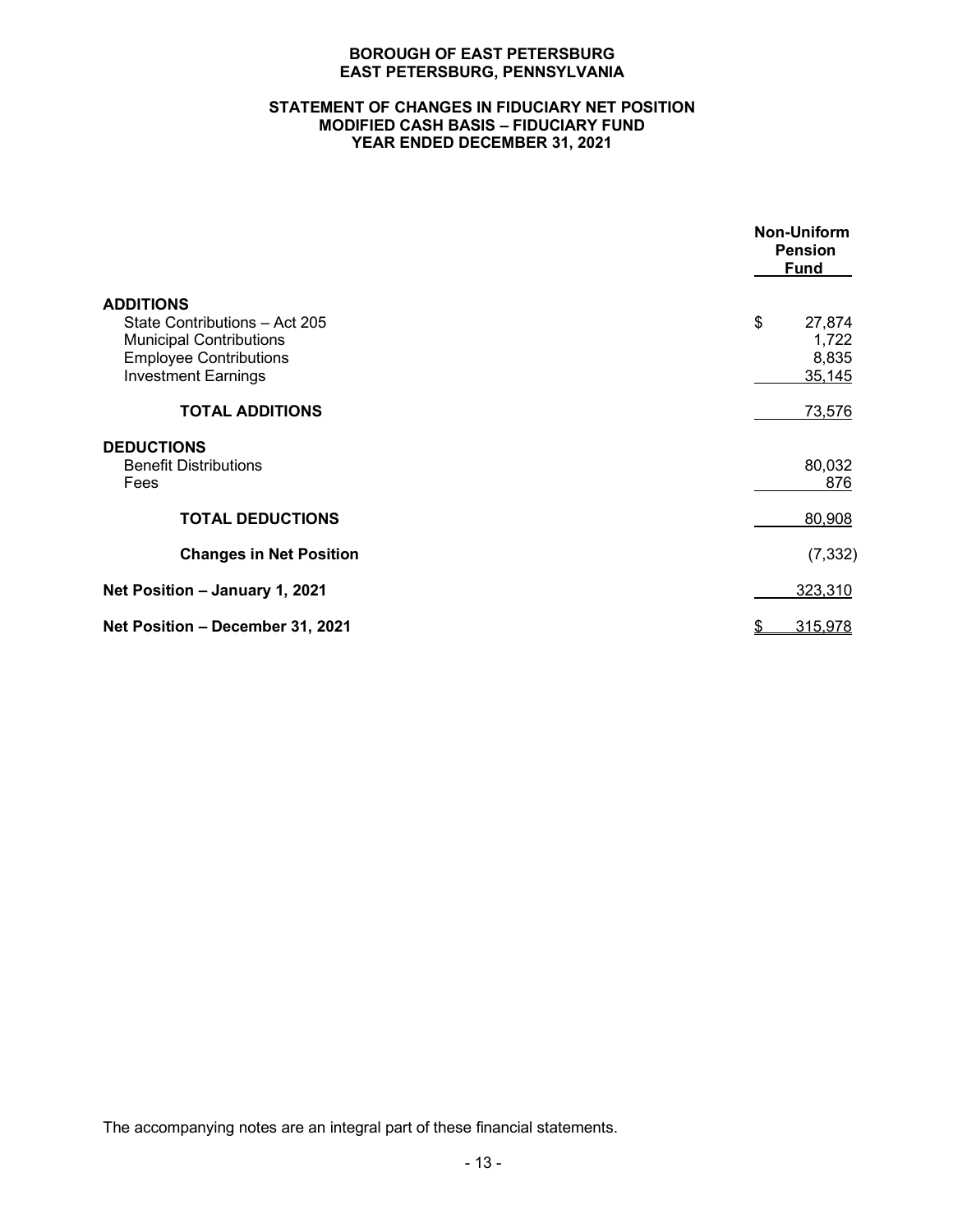### **NOTES TO FINANCIAL STATEMENTS DECEMBER 31, 2021**

#### NOTE 1 – SUMMARY OF SIGNIFICANT ACCOUNTING POLICIES

 The financial statements of the Borough of East Petersburg were prepared on the modified cash basis of accounting, which is a comprehensive basis of accounting other than generally accepted accounting principles. The Governmental Accounting Standards Board (GASB) is the authoritative standard-setting body of the establishment of governmental accounting and financial reporting principles. The more significant of these accounting policies are as follows:

#### A. Reporting Entity

 In evaluating the Borough as a reporting entity, management has addressed all potential component units, which may or may not fall within the Borough's financial accountability. The criteria used to evaluate component units for possible inclusion of the Borough's reporting entity are financial accountability and the nature and significance of the relationship. This report includes all of the funds of the Borough of East Petersburg. The Borough is not a component unit of another reporting entity, nor does it have any component units.

 The following joint venture is not a component unit of the Borough of East Petersburg, and is not included in this report:

Hempfield Area Recreation Commission (HARC) – is a separate legal entity. It was organized to provide for recreational needs of the residents of the Hempfield area. HARC uses the Hempfield Sports Complex and existing school or municipal facilities to provide a wide range of activities year-round under the supervision of an executive director. HARC is composed of a chairman (member-at-large) and a ten-member board with members from each of the following five entities: Borough of East Petersburg, Borough of Mountville, Hempfield School District, East Hempfield Township, and West Hempfield Township. HARC is not reported as part of the Borough's reporting entity. For the year ended December 31, 2021, the Borough contributed \$9,553 to HARC. Complete financial statements for HARC can be obtained from the HARC Office at the Hempfield Sports Complex at 950 Church Street, Landisville, PA 17538.

### B. Fund Accounting

 The accounts of the Borough are organized on the basis of funds, each of which is considered a separate accounting entity. The operations of each fund are accounted for by providing a separate set of selfbalancing accounts, which comprise its assets, liabilities, fund equity, revenues and expenditures, or expenses, as appropriate. Resources are allocated to and accounted for in individual funds based upon the purposes for which they are to be spent.

### C. Basis of Presentation

 **Government**-**wide financial statements** (i.e., the statement of net position and the statement of activities) report information on all non-fiduciary activities of the primary government. As a general rule, the effect of interfund activity has been eliminated from these statements. Governmental activities, which normally are supported by taxes and intergovernmental revenues, are reported separately in the governmentwide financial statements.

 The statement of activities presents a comparison between direct expenses and program revenues for each function of the Borough's governmental and business-type activities. Direct expenses are those that are clearly identifiable within a specific function or segment. Program revenues include charges to customers who purchase, use, or directly benefit from goods, services, or privileges provided by a given function or segment. In addition, program revenues include grants and contributions that are restricted to meeting the operational or capital requirements of a particular function or segment. Taxes and other items not properly included among program revenues are reported instead as general revenues.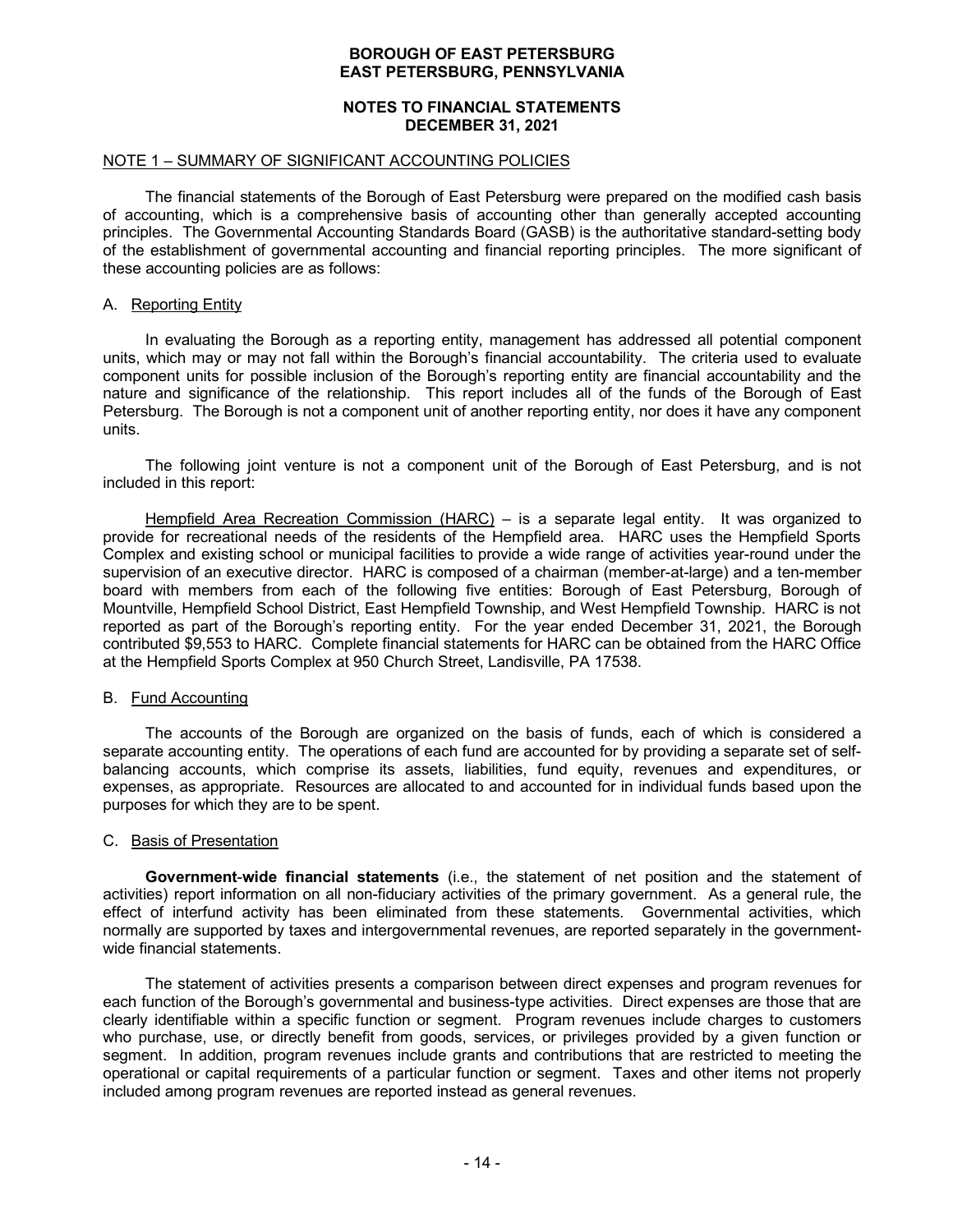### **NOTES TO FINANCIAL STATEMENTS DECEMBER 31, 2021**

### NOTE 1 – SUMMARY OF SIGNIFICANT ACCOUNTING POLICIES (Continued)

#### C. Basis of Presentation (Continued)

**Fund financial statements** are also provided in the report for all of the governmental funds and the fiduciary funds of the Borough. Major individual governmental funds are reported as separate columns in the fund financial statements. Nonmajor funds are aggregated and presented in a single column. Fiduciary funds are reported by fund type.

The Borough reports the following major governmental funds:

The general fund is the Borough's principal operating fund used to account for all financial resources except those required to be in another fund. This fund also includes the activities of the payroll fund, the snow maintenance fund, the public safety fund, the contractor escrow fund, and the American Rescue Plan Fund.

The capital projects fund is used to account for financial resources related to fixed asset acquisitions, construction and improvements. This fund includes the Capital Reserve Fund, Park and Open Space Fund, Equipment Reserve Fund, the Pool Reserve Fund, and the Fire Reserve fund.

The special revenue funds account for the proceeds of specific revenue sources that are restricted to expenditures for specified purposes. The funds included in this category are:

- The Fire Tax Protection Fund was established to account for the portion of the real estate tax receipts levied for fire taxes. Disbursements from this fund are to reimburse the volunteer fire company located within the Borough for expenses incurred.
- The Highway Aid Fund was established to account for the state distributions of the proceeds from the state tax on gasoline. Under the Act of June 1, 1956, P.L. 1944, No. 145, this fund must be kept separate from all other funds and no other funds shall be commingled with this fund. Disbursements from this fund are primarily for street construction and maintenance and repairs.

The Borough also reports the following enterprise funds:

The Municipal Trash Fund accounts for the revenues and other costs and expenses of providing trash/recycling services to residents, commercial, and industrial entities.

The Water Fund accounts for the revenues and other costs and expenses of providing water service to residents, commercial and industrial entities. This fund also includes activities of the water reserve fund.

The 6060 Main Street Fund accounts for the revenue and other costs and expenses to maintain the rental property located at 6060 Main Street.

Fiduciary Fund Types are used to account for the assets held by the Borough as a trustee or agent for individuals, private organizations and/or governmental units. The funds included in this category are:

The Non-Uniformed Pension Fund was established to provide benefits for Borough employees. The principal revenue source for these funds is state contributions, employer contributions and investment earnings.

D. Basis of Accounting

 Basis of accounting refers to when revenues and expenses are recognized in the accounts and reported in the financial statements regardless of measurement focus.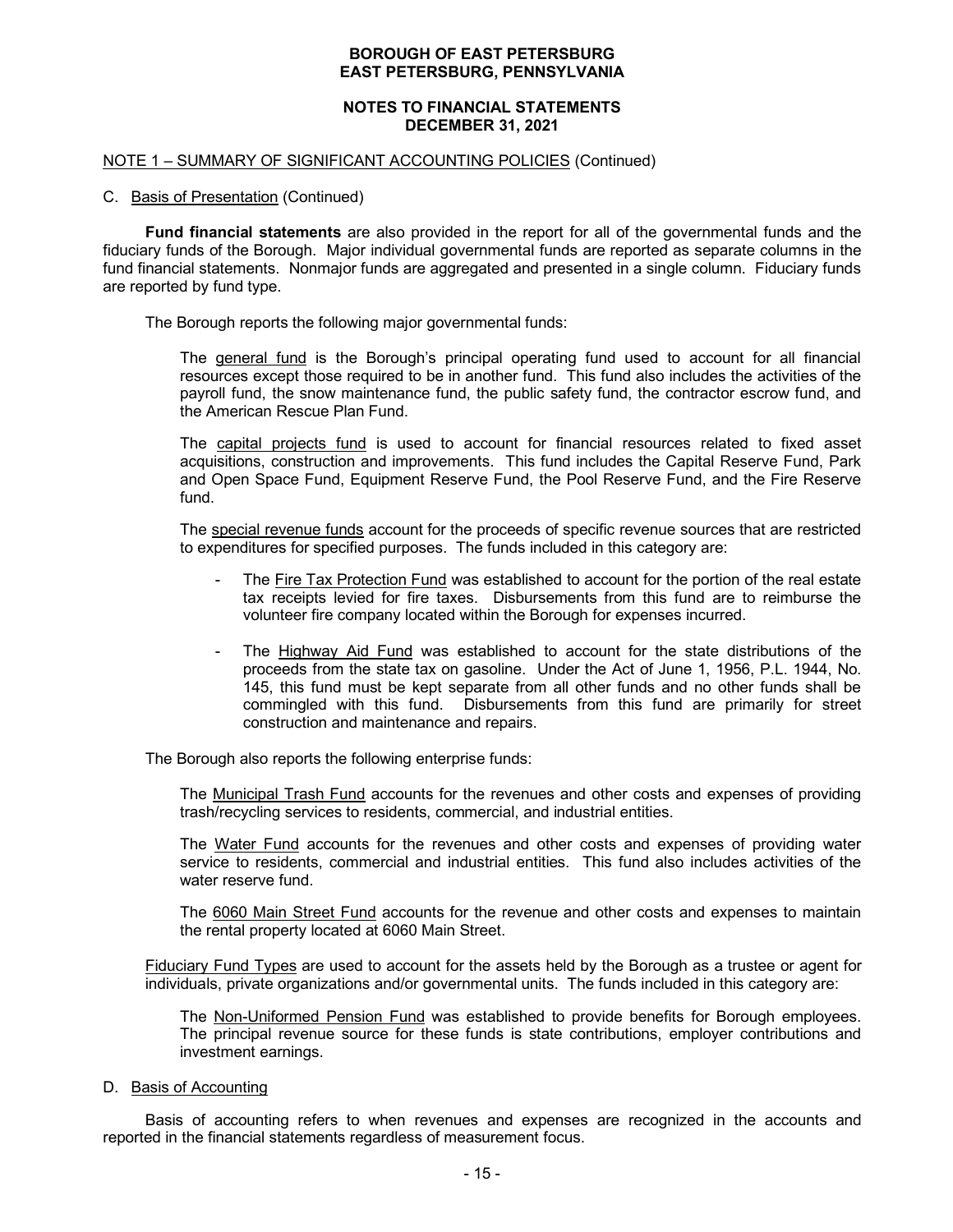### **NOTES TO FINANCIAL STATEMENTS DECEMBER 31, 2021**

#### NOTE 1 – SUMMARY OF SIGNIFICANT ACCOUNTING POLICIES (Continued)

#### D. Basis of Accounting (Continued)

 The Borough's accounts are maintained, and these statements are presented, on the modified cash basis of accounting under which income collected, costs and expenses paid, assets, liabilities, fund balance and net assets arising as a result of cash transactions or from the acquisition of long-lived assets, for cash are recognized. Receivables, payables, and deferred expenses, which may be material in amount, are not reflected in the accompanying financial statements which are not intended to present the financial position or the results of operations in conformity with generally accepted accounting principles.

#### E. Budgets and Budgetary Accounting

 An operating budget is adopted every year for the general fund on a modified cash basis of accounting. The general fund is the only fund for which a budget is legally required. Appropriations lapse at the end of the year. Board approval is required for budget amendments. In order to preserve a portion of an appropriation for which an expenditure has been committed by purchase order, contract, or other form of commitment, an encumbrance is recorded. Encumbrances outstanding at the year-end are reported as reservations of fund balances. As of December 31, 2021, the Borough had no encumbrances.

 The Borough Council may make new appropriations, supplementary appropriations and transfers from one appropriation to another during the fiscal year, provided it is within the current year's revenues or from funds made available from additional borrowings.

#### F. Receivables and Payables

 Activity between funds that are representative of lending/borrowing arrangements outstanding at the end of the fiscal year are referred to as "due to/from other funds".

### G. Capital Assets

 Capital assets are not recorded and are considered an expenditure when purchased. No depreciation has been provided for in these financial statements.

### H. Long-Term Debt

 Long-term debt arising from cash basis transactions of governmental funds is not reported as liabilities in the fund financial statements. The debt proceeds are reported as other financing sources and the payment of principal and interest are reported as expenditures.

### I. Estimates

 The preparation of financial statements in conformity with the modified cash basis of accounting requires management to make estimates and assumptions that affect certain reporting amounts and disclosures. Accordingly, actual results could differ from those estimates.

#### J. Cash, Cash Equivalents and Investments

 Cash and cash equivalents are defined as short-term, highly liquid investments that are readily convertible to known amounts of cash and include investments with original maturities of three months or less. All investments are stated at cost, which approximates fair value.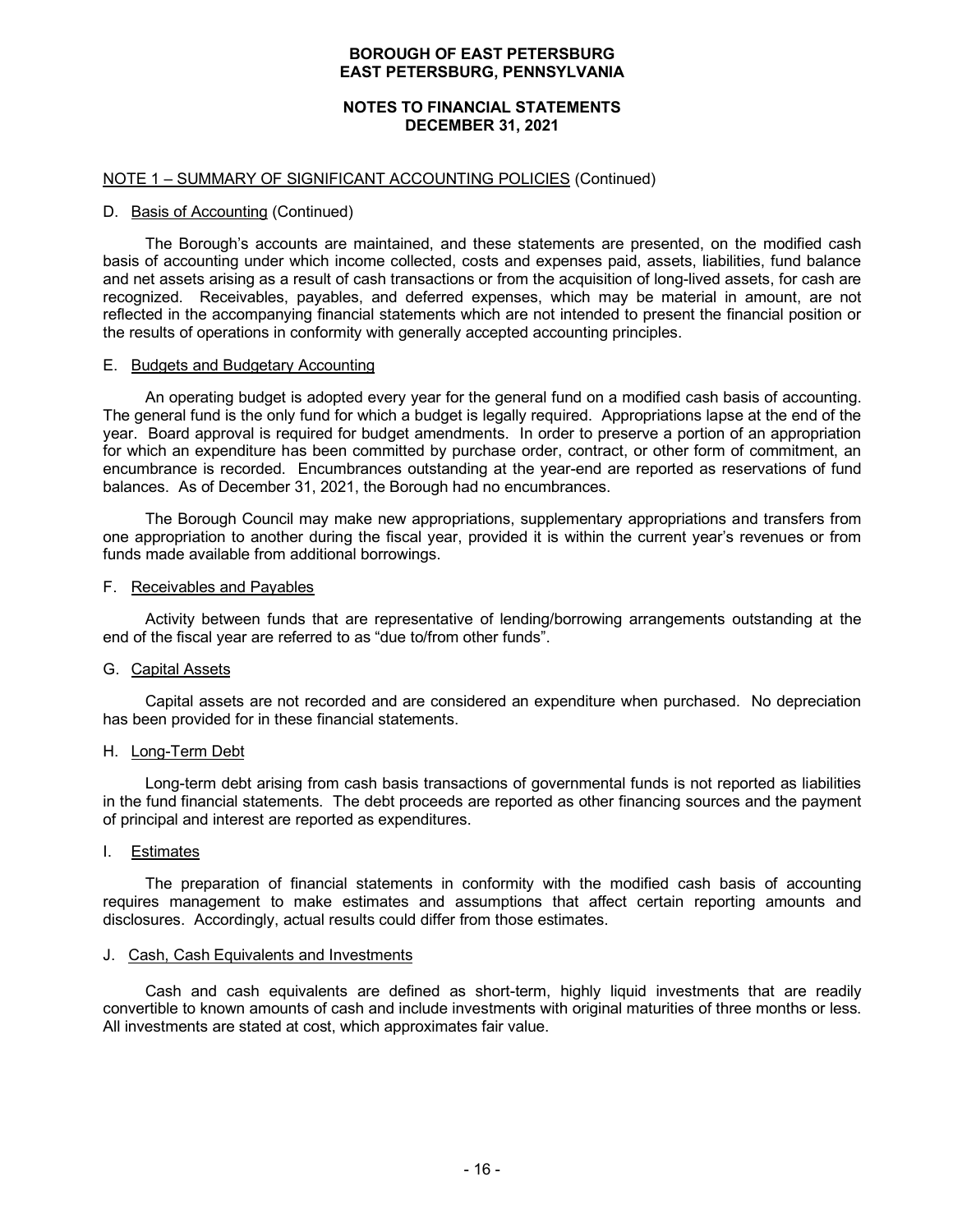### **NOTES TO FINANCIAL STATEMENTS DECEMBER 31, 2021**

#### NOTE 1 – SUMMARY OF SIGNIFICANT ACCOUNTING POLICIES (Continued)

#### K. Deferred Outflows/Inflows of Resources

 In addition to assets, the statement of financial position will sometimes report a separate section for deferred outflows of resources. This separate financial statement element, deferred outflows of resources, represents a consumption of net position that applies to a future period and so will not be recognized as an outflow of resources until then. During the year ended December 31, 2021, the Borough did not have any deferred outflows of resources.

 In addition to liabilities, the statement of financial position will sometimes report a separate section for deferred inflows of resources. This separate financial statement element, deferred inflows of resources, represents an acquisition of net position that applies to a future period and so will not be recognized as an inflow of resources until that time. During the year ended December 31, 2021, the Borough did not have any deferred inflows of resources.

#### L. Net Position Flow Assumption

 Sometimes the Borough will fund outlays for a particular purpose from both restricted and unrestricted resources. It is the Borough's policy to consider restricted – net position to have been depleted before unrestricted – net position is applied.

#### M. Fund Balance Policy

 The Borough implemented GASB 54, *Fund Balance Reporting and Governmental Fund Type Definitions*, to address issues related to how fund balance was being reported. GASB 54 requires the fund balance amounts to be properly reported within one of the following fund balance categories:

 Nonspendable – amounts that are not in spendable form (such as inventory) or required to be legally or contractually maintained intact,

 Restricted – amounts that can be spent only for the specific purposes stipulated by constitution, external resource providers, or through enabling legislation.

 Committed – amounts that can be used only for the specific purposes determined by a formal action of the Borough Council (the borough's highest level of decision-making authority). The Council is required to also take formal action to modify or rescind the commitment,

Assigned – amounts intended to be used by the Borough for specific purposes that are neither restricted nor committed. Assignments can made by the governing body itself or by its designee,

 Unassigned – residual classification for the Borough's general fund and includes all spendable amounts not contained in the other classifications.

#### N. Date of Management's Review

 Management has evaluated subsequent events through April 27, 2022, the date the financial statements were available to be issued.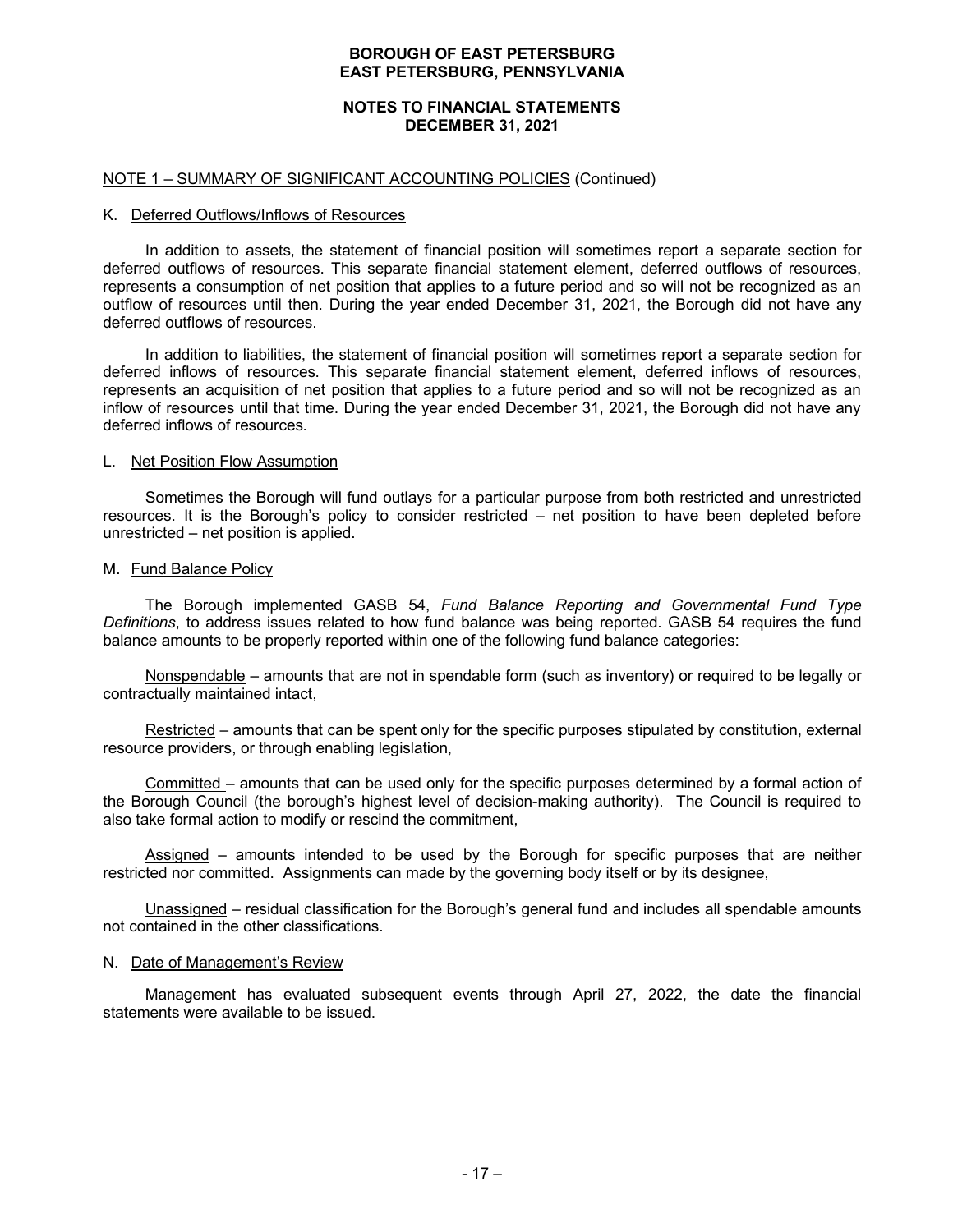### **NOTES TO FINANCIAL STATEMENTS DECEMBER 31, 2021**

#### NOTE 2 – CASH, CASH EQUIVALENTS AND INVESTMENTS

 Pennsylvania statutes provide for investment of governmental funds into certain authorized investment types including obligations of (1) the United States of America or any of its agencies or instrumentalities back by full faith and credit of the United States of America, (2) the Commonwealth of Pennsylvania or any of its agencies or instrumentalities backed by the full faith and credit of the Commonwealth, or (3) any political subdivision of the Commonwealth of Pennsylvania or any of its agencies or instrumentalities backed by the full faith and credit of the political subdivision.

 Deposits in savings accounts or time deposits or share accounts of institutions insured by the Federal Deposit Insurance Corporation are authorized to the extent that such accounts are so insured and, for amounts above the insured maximum, provided that approved collateral as provided by law is pledged by the depository. In addition to the investments authorized for governmental funds, fiduciary fund investments may also be made in a variety of investments as determined by the respective boards.

 Act 10 of 2016 was signed into law on March 25, 2016. This legislation expands the list of permitted investments for all Pennsylvania governmental entities. Prior to Act 10, authorized investment types included U.S. Treasury bills, other short-term U.S. and Pennsylvania government obligations and insured or collateralized time deposits and certificates of deposits.

 Additional permitted investments under Act 10 are high-quality, short-term money market instruments that include the following security types: commercial paper, banker's acceptances, negotiable certificates of deposit and insured bank deposit reciprocals. Act 10 also provides for new safeguards to manage risks of the additional permitted investments such as short maturity periods and high credit quality. The Borough holds investments with Edward Jones that include certificates of deposits, federally tax-exempt municipal bonds, taxable municipal bons, and government and agency securities.

### **Cash**

### Custodial Credit Risk – Deposits

 Custodial credit risk is the risk that in the event of a bank failure, the Borough's deposits may not be returned. The Borough does not have a policy for custodial credit risk. As of December 31, 2021, \$4,105,120 of the Borough's bank balance of \$4,605,120 was exposed to custodial credit risk as:

| Uninsured and uncollateralized                                            | \$        |
|---------------------------------------------------------------------------|-----------|
| Collateralized with securities held by the pledging financial institution |           |
| Uninsured and collateral held by the pledging bank's trust department     |           |
| not in the Borough's name                                                 | 4,105,120 |
|                                                                           | 4.105.120 |
| Reconciliation to Financial Statements                                    |           |
| Uninsured Amount Above                                                    | 4,105,120 |
| Plus: Insured Amount                                                      | 500,000   |
| Less: Outstanding Checks                                                  | (86,573)  |
| Carrying Amount - Bank Balances                                           | 4,518,547 |
| Plus: Cash on Hand                                                        | 200       |
| <b>Total Cash per Financial Statements</b>                                | 4.518.74  |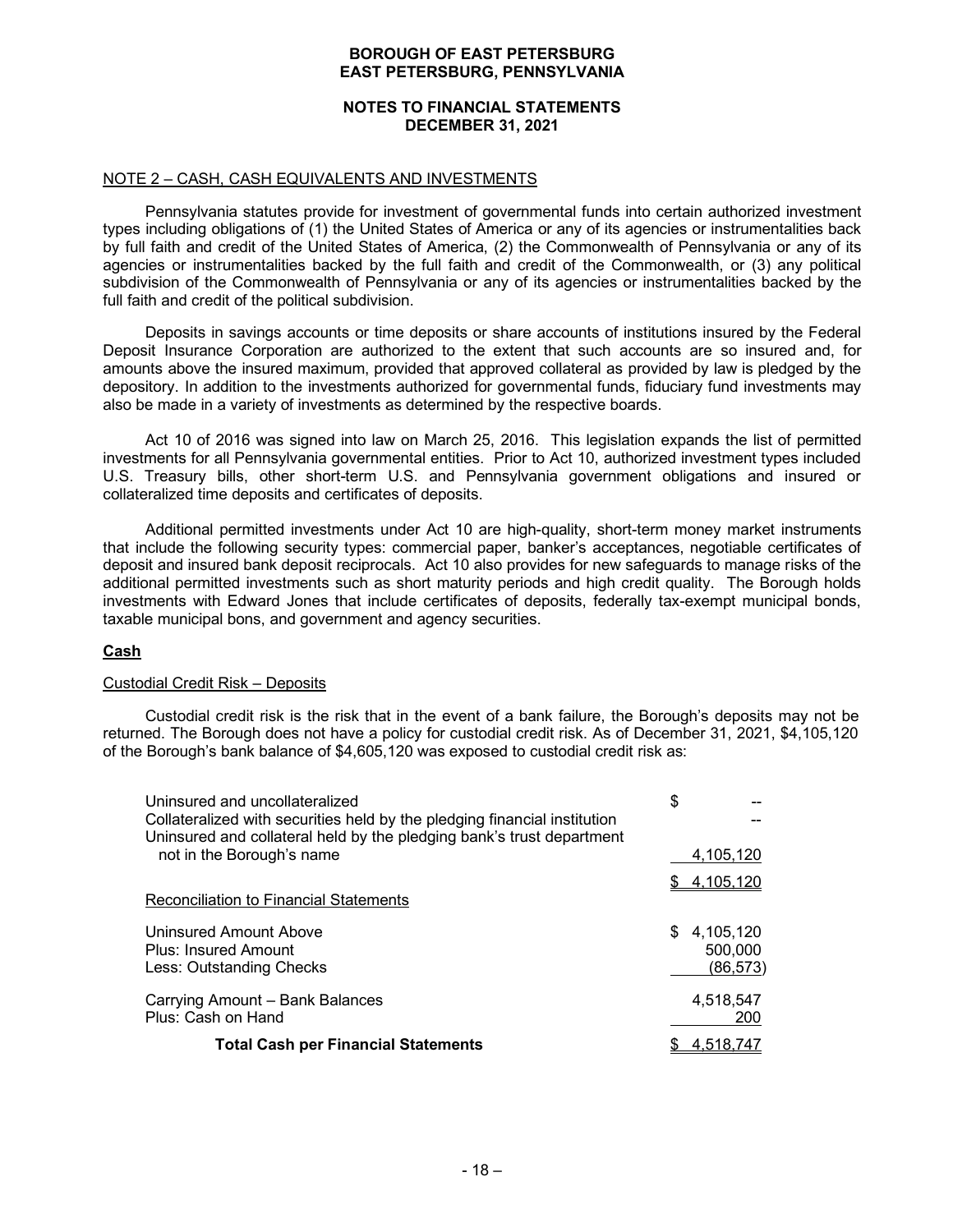#### **NOTES TO FINANCIAL STATEMENTS DECEMBER 31, 2021**

### NOTE 2 – CASH, CASH EQUIVALENTS AND INVESTMENTS (Continued)

#### **Investments**

As of December 31, 2021, the Borough had the following investments:

| Investment                                                                                                                                           | <b>Fair Value</b>                                         |
|------------------------------------------------------------------------------------------------------------------------------------------------------|-----------------------------------------------------------|
| Edward Jones Investments                                                                                                                             | \$2,233,815                                               |
| Investments within Edward Jones Investments consist of the following:                                                                                | \$2.233.815                                               |
| Investment                                                                                                                                           | Fair Value                                                |
| <b>Certificates of Deposit</b><br><b>Taxable Municipal Bonds</b><br>Federally Tax-Exempt Municipal Bonds<br>Government and Agency Securities<br>Cash | \$<br>398,596<br>32,547<br>1,663,318<br>113,688<br>25.666 |
|                                                                                                                                                      | 233.815                                                   |

#### Interest Rate Risk

 The Borough does not have a formal investment policy that limits investment maturities as a means of managing its exposure to fair value losses arising from increasing interest rates. Management does monitor rates of returns for investments on a monthly basis.

### Credit Risk

 The Borough does not have an investment policy that would limit its investment choices to certain credit ratings.

#### Custodial Credit Risk – Investments

 For an investment, custodial credit risk is the risk that, in the event of the failure of the counterparty, the Borough will not be able to recover the value of its investments or collateral security that are in the possession of an outside party. As of December 31, 2021, \$1,835,219 of the Borough's investments of \$2,233,815 were exposed to custodial risk as:

| Uninsured or Unregistered                                                                                       | \$1,835,219 |
|-----------------------------------------------------------------------------------------------------------------|-------------|
| Uninsured or unregistered with securities held by<br>counterparty's trust department                            |             |
| Uninsured or unregistered held by the counterparty or by<br>its trust department not in the Borough's name, but |             |
| pledged collateral under Act 72                                                                                 |             |
|                                                                                                                 | 1.835.219   |

 All interest and noninterest bearing demand accounts are aggregated in total by financial institution and are fully insured up to \$250,000. Time and savings accounts also have FDIC insurance coverage up to \$250,000. The Borough currently has \$500,000 of FDIC protection with Fulton Bank, however the remaining deposits of \$4,105,120 with Fulton Bank are still secure, as they are covered by the Pennsylvania Act 72 Collateralization Pool.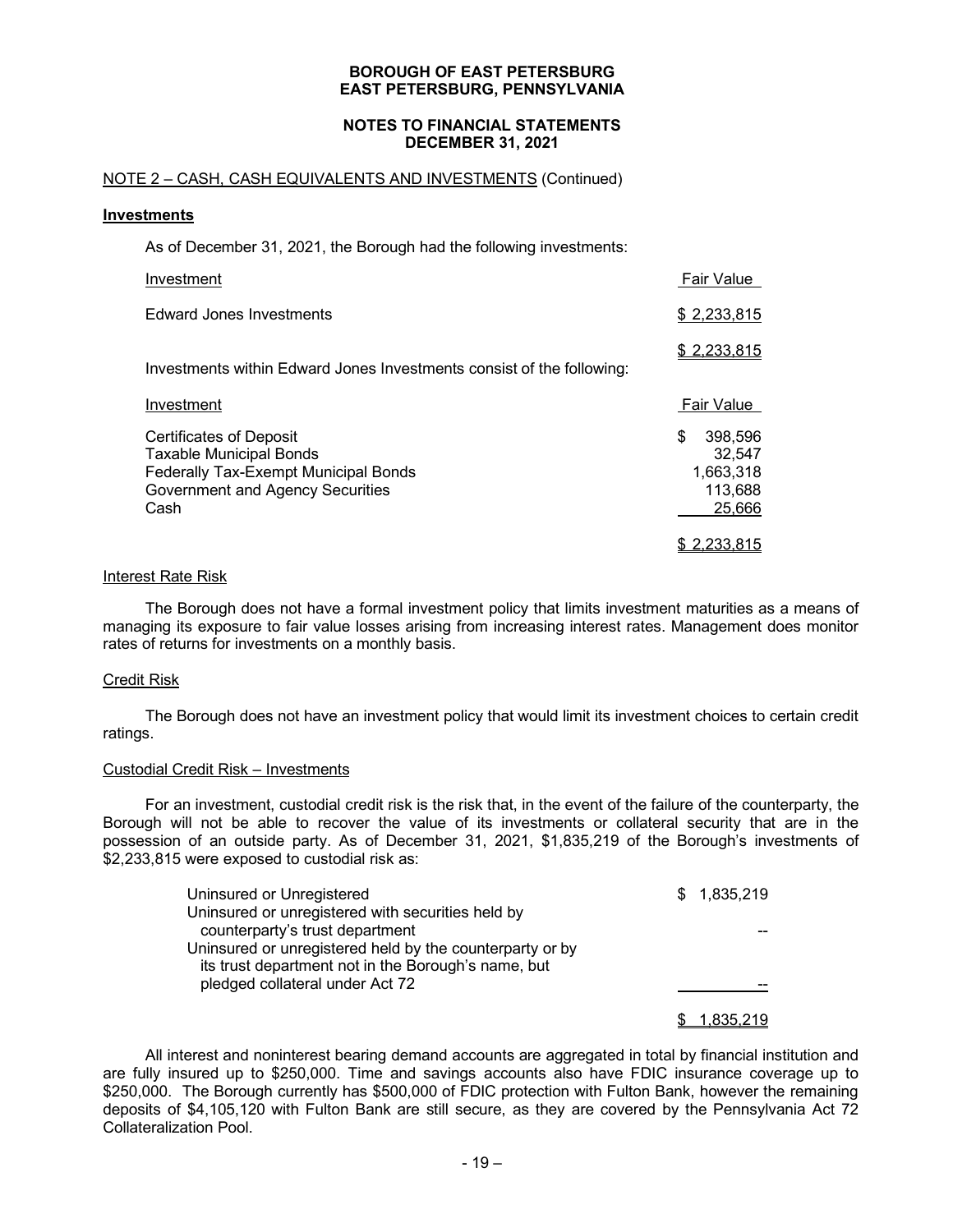### **NOTES TO FINANCIAL STATEMENTS DECEMBER 31, 2021**

### NOTE 2 – CASH, CASH EQUIVALENTS AND INVESTMENTS (Continued)

 Investments with Edward Jones are covered under Security Investor Protection Corporation (SIPC), which provides \$500,000 of coverage for missing securities, including \$250,000 for claims of cash awaiting reinvestment.

### Concentration of Credit Risk – Deposits and Investments

All of the Borough's deposits are held with Fulton Bank.

### Credit Risk

 The Borough does not have an investment policy that would limit its investment choices to certain credit ratings.

### NOTE 3 – INVESTMENTS – PENSION TRUST FUNDS

### **Investments**

As of December 31, 2021, the Borough had the following investments:

|                            | <b>Fair Value</b> |
|----------------------------|-------------------|
| Non-Uniformed Pension Fund |                   |
| Vanguard Mutual Funds      | \$ 315,978        |
|                            | \$ 315.978        |

### NOTE 4 – FAIR VALUE MEASUREMENT

 The Borough categorized its fair value measurements within the fair value hierarchy established by generally accepted accounting principles. The hierarchy is based on the valuation inputs used to measure the fair value of the asset. Level 1 inputs are quoted prices in active markets for identical assets; Level 2 inputs are significant other observable inputs; and level 3 inputs are significant unobservable inputs.

The Borough has the following recurring fair value measurements as of December 31, 2021:

- Federally Tax-Exempt Municipal Bonds of \$1,663,318 are valued using quoted market prices (Level 1 inputs)
- Taxable Municipal Bonds of \$32,547 are valued using quoted market prices (level 1 inputs)
- Government and Agency Securities of \$113,688 are valued using quoted market prices (Level 1 inputs)

### NOTE 5 – PROPERTY TAXES AND TAXES RECEIVABLE

 The Borough of East Petersburg did not report taxes receivable or deferred taxes under the modified cash basis of accounting. The amount of real estate taxes receivable at December 31, 2021 was \$28,761 all of which was estimated to be collectible by management.

 Property taxes are levied as of January 1 on property values assessed by the county as of the same date. The Borough of East Petersburg's tax rate for the year ended on December 31, 2021 was 4.747 mills (\$4.747 per \$1,000 of assessed valuation) for general Borough purposes and .780 mills (\$.780 per \$1,000 of assessed valuation) for fire protection purposes. A 2% discount is given on taxes paid prior to May 1, the face amount is payable May 1 – June 30 and a 10% penalty is assessed on payment received after June 30. Unpaid taxes as of December 31<sup>st</sup> are submitted to the tax claim bureau for collection on January 15<sup>th</sup> of the year following assessment.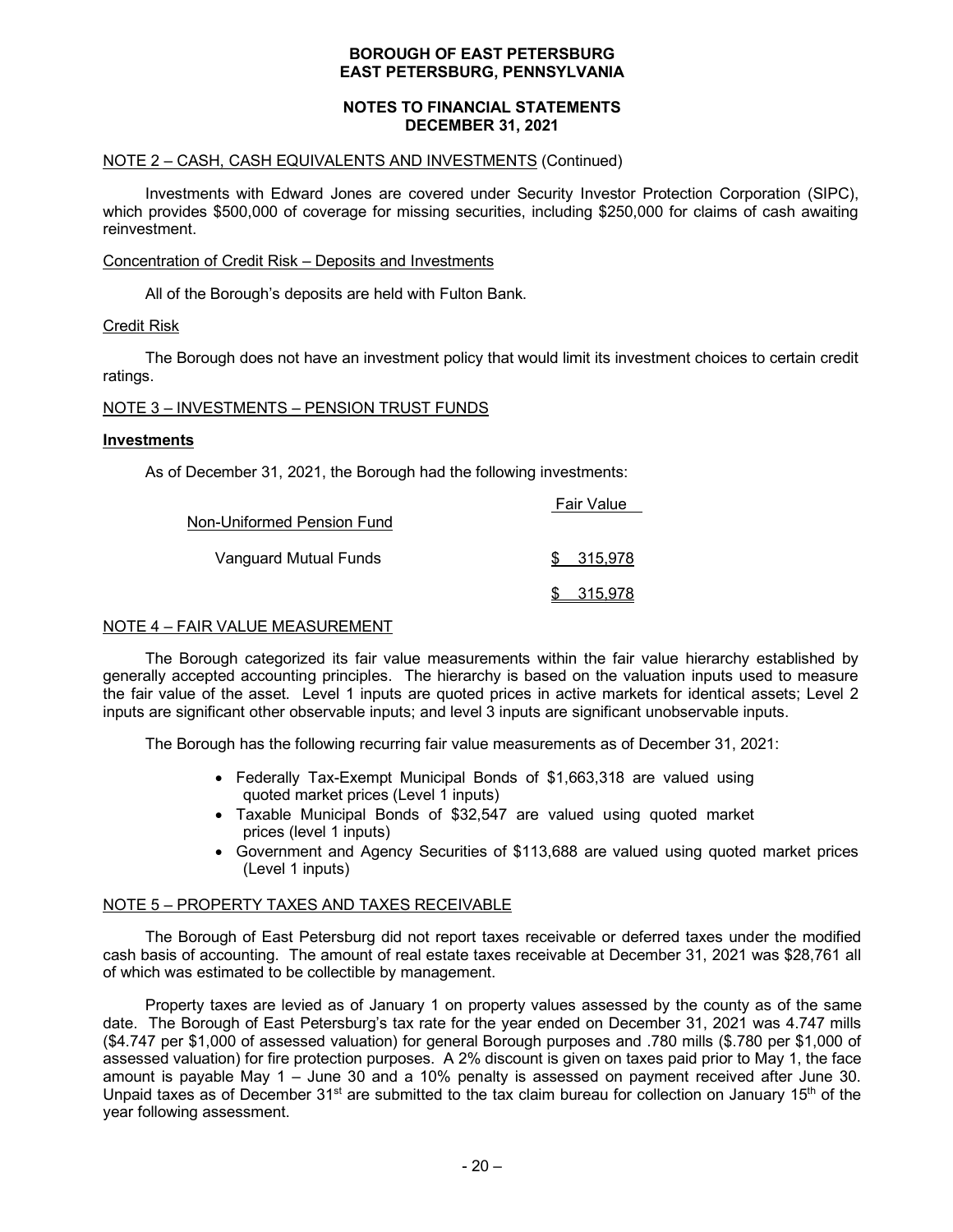### **NOTES TO FINANCIAL STATEMENTS DECEMBER 31, 2021**

### NOTE 6 – DUE TO/FROM OTHER FUNDS AND TRANSFERS

Interfund receivable and payable balances as of December 31, 2021 were as follows:

|                                                                                                  | Due from<br><b>Other Funds</b> | Due to<br><b>Other Funds</b> |
|--------------------------------------------------------------------------------------------------|--------------------------------|------------------------------|
| General Fund<br><b>Capital Projects Fund</b><br><b>Municipal Trash Fund</b><br><b>Water Fund</b> | \$<br>15,065<br>362<br>7,142   | 22,569<br>S                  |
|                                                                                                  | 22.569                         |                              |

 The interfund balances have arisen due to the transfer of cash amounts between the various funds, that will be repaid after year-end. Interfund transfers as of December 31, 2021 were as follows:

|                                 | Transfer from<br><b>Other Funds</b> | Transfer to<br><b>Other Funds</b> |  |  |
|---------------------------------|-------------------------------------|-----------------------------------|--|--|
| General Fund                    | 15.000<br>\$                        | 149,053                           |  |  |
| <b>Capital Projects Fund</b>    | 184,053                             |                                   |  |  |
| <b>Fire Tax Protection Fund</b> |                                     | 25,000                            |  |  |
| <b>Municipal Trash Fund</b>     |                                     | 15,000                            |  |  |
| <b>Water Fund</b>               |                                     | 10,000                            |  |  |
|                                 | 199,053                             | <u>199,053</u>                    |  |  |

 The interfund transfer from the Municipal Trash Fund to the General Fund in the amount of \$15,000 was to cover payroll expenditures. The General Fund transferred \$184,053 to the Capital Projects Fund for future capital expenditures. The Water Fund transferred \$10,000 to the Capital Projects Fund for future equipment purchases. The Fire Tax Protection Fund transferred \$25,000 into the Capital Projects Fund to set aside funds for public safety capital needs.

### NOTE 7 – COMPENSATED ABSENCES

 Borough employees are entitled to compensated absences consisting of accrued vacation and sick leave. As established by policy, the Borough pays all employees who terminate employment or retire for their accumulated sick leave based on \$50 per day. Accrued vacation of up to one week must be used in the first quarter of the next fiscal year. At December 31, 2021, the amount of accrued vacation and sick leave was \$4,365.

### NOTE 8 – NONUNIFORM PENSION PLAN

 The Borough administers a defined contribution pension plan – The Non-Uniformed Employee Pension Plan (NEPP). The NEPP is a single-employer defined contribution pension plan that covers all full-time, nonuniformed employees of the Borough. The plan is governed by the East Petersburg Borough Council, who is responsible for the management of plan assets. All full-time, non-uniformed employees join the Plan on January 1 or July 1 after completion of one year of service and attainment of age 21. At December 31, 2021, there were nine plan members. The Borough contributes an amount (determined annually) which is allocated to participants based on compensation. Members are not required to contribute to the plan. For the year ended December 31, 2021, the Borough contributed eight percent (8%) of salary amounts to the Plan. The employer contributions for the year ended December 31, 2021 were \$29,596.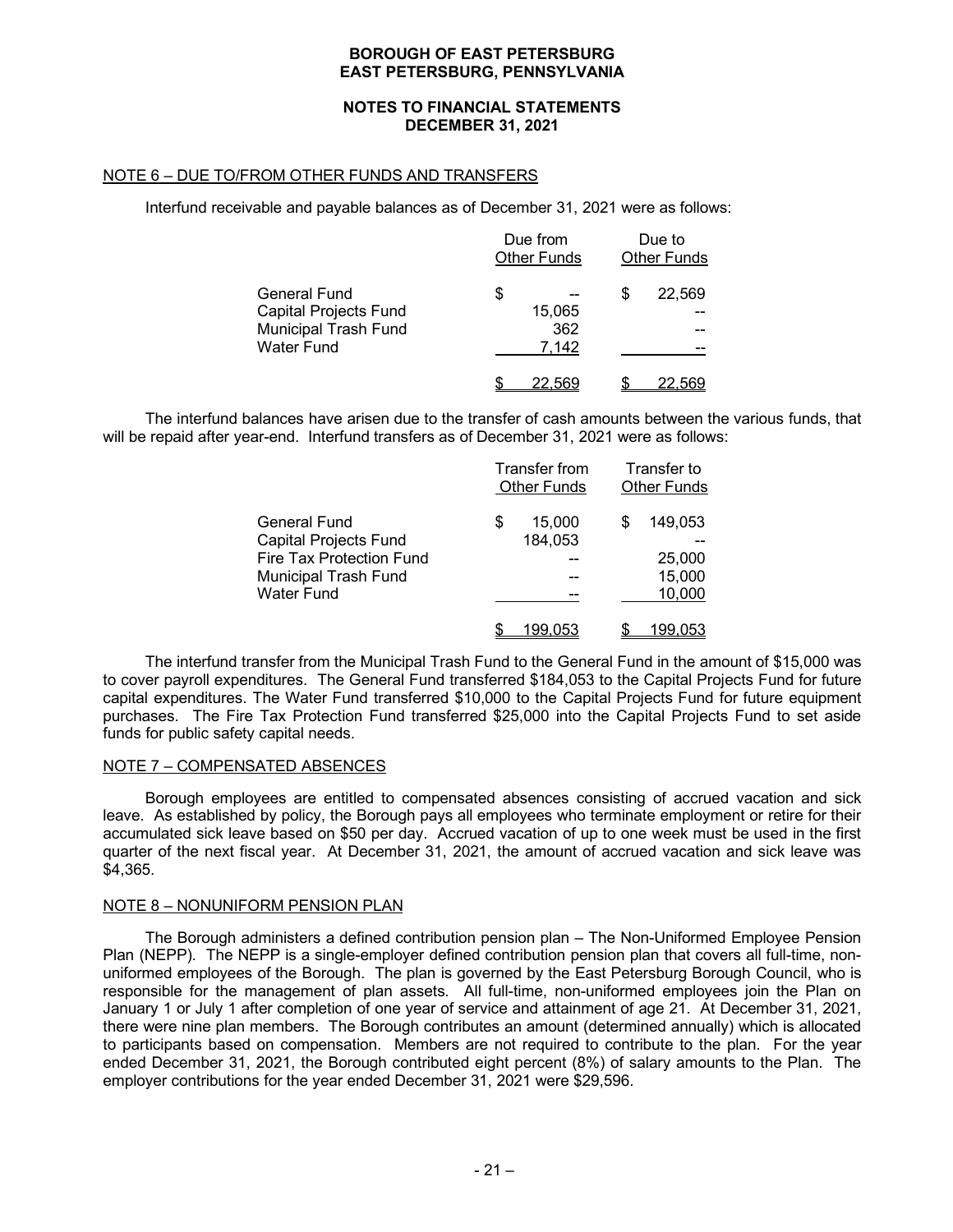#### **NOTES TO FINANCIAL STATEMENTS DECEMBER 31, 2021**

#### NOTE 9 – FUND BALANCE

#### Restricted Fund Balance

 The Borough's restricted fund balances are amounts restricted by outside parties. As of December 31, 2021, the Borough's restricted fund balance was \$2,025,961, which consisted of funds in the amount of \$332,879 restricted for use by the Commonwealth of Pennsylvania for Highway Aid purposes; \$1,209,236 restricted for Capital Purposes; \$235,715 received under the American Rescue Plan Act; and \$248,131 for fire protection services.

#### Assigned Fund Balance

 As of December 31, 2021, the Borough's assigned fund balance of \$327,880 consisted of funds set aside for snow maintenance expenses in the amount of \$135,836 and funds set aside for public safety expenses in the amount of \$192,044.

#### NOTE 10 – RISK MANAGEMENT

 The Borough is exposed to various risks of loss related to theft of, damage to, and destruction of assets; errors and omissions; and natural disasters. The Borough has purchased various insurance policies to safeguard its assets from risk of loss. Insurance coverage appears to be consistent with previous years. During the year ended December 31, 2021 and the two previous fiscal years, no settlements exceeded insurance coverage.

#### NOTE 11 – SWIMMING POOL MAINTENANCE AGREEMENT

 The Borough entered into a ten-year agreement (1/1/2019-12/31/2028) with the Hempfield Area Recreation Commission (HARC) to operate and manage the East Petersburg swimming pool. Under this agreement, HARC is appointed and hired as the managing agent of the swimming pool operations. The Borough retains ownership of the swimming pool facilities.

#### NOTE 12 – POLICE SERVICE CONTRACT

 The Borough contracted with Northern Lancaster County Regional Police for police services. The borough made six equal installments totaling \$710,720 during the year ended December 31, 2021. The Borough's contract with Northern Lancaster County Regional Police is effective January 1, 2020 through December 31, 2023. Expected annual payments for police services are as follows:

| 2022 | \$736,568 |
|------|-----------|
| 2023 | 791,171   |

#### NOTE 13 – LEASES

 The Borough contracts with Realty Professional Group, LLC for property maintenance services for the residential rental property located at 6060 Main Street within the Borough. The Borough received rental income of \$4,800 and paid property management fees of \$252 during the year ended December 31, 2021.

 The Borough also receives cellular lease income for the rental of space on the Borough's property. For the year ended December 31, 2021, the Borough received \$85,095 from commercial entities in equal monthly installments.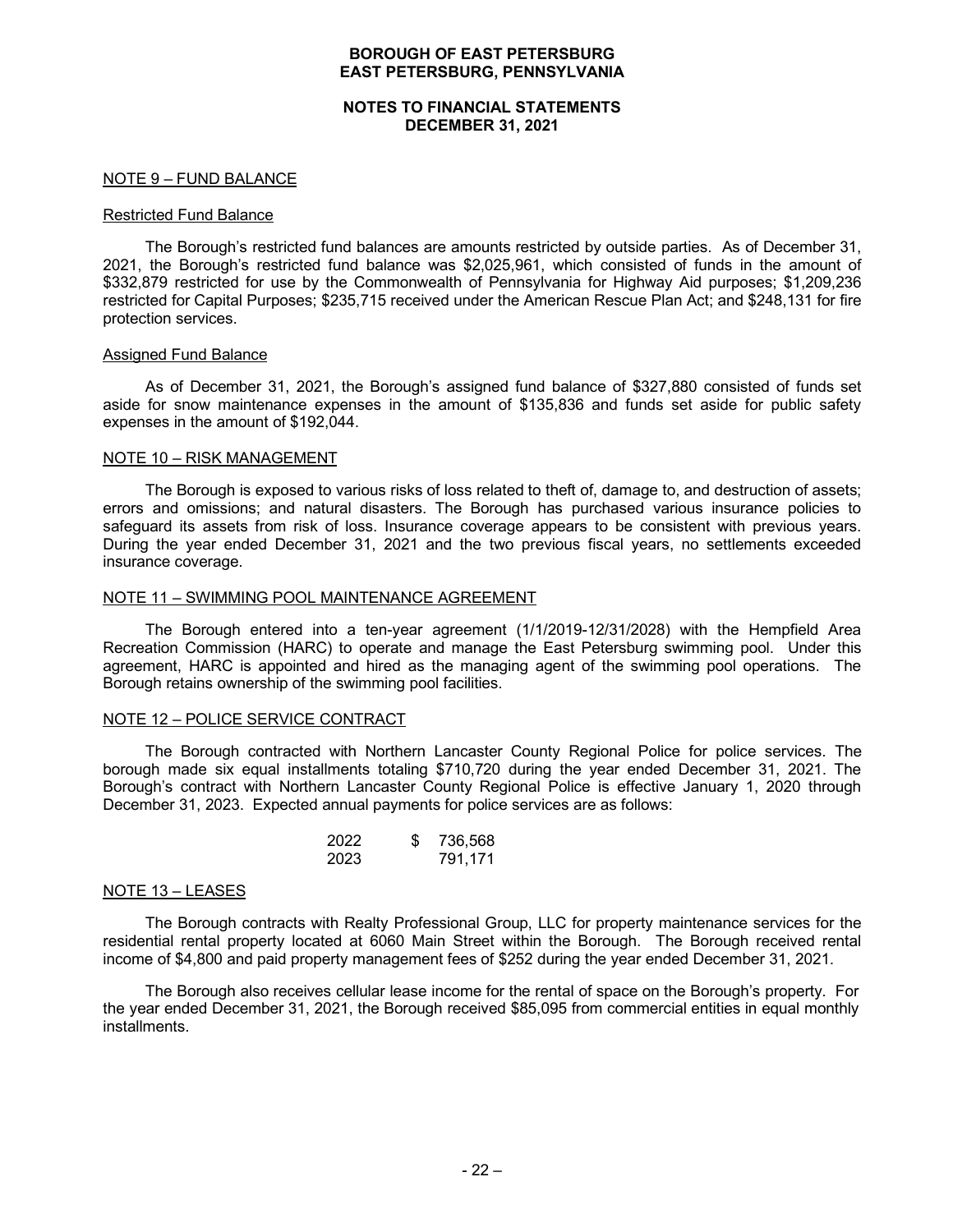### **NOTES TO FINANCIAL STATEMENTS DECEMBER 31, 2021**

### NOTE 14 – TAX ABATEMENTS

 The Borough has not entered into tax abatement agreements with taxpayers. However, the Borough is involved in the Pennsylvania Department of Agriculture's Clean and Green Program. The Clean and Green Program is a preferential tax assessment program that bases property taxes on use values rather than fair market values. The Pennsylvania General Assembly enacted the program in 1974 as a tool to encourage protection of the Commonwealth's valuable farmland, forestland, and open spaces. For the year ended December 31, 2021, the Borough abated \$2,977 under this program.

#### NOTE 15 – COVID-19

 On March 11, 2020, the World Health Organization declared the outbreak of a coronavirus (COVID-19) a pandemic. As a result, economic uncertainties have arisen which are likely to negatively impact financial position. Other financial impact could occur though such potential impact is unknown at this time.

#### NOTE 16 – COMMITMENTS

 The Borough awarded a bid for traffic signal improvements to Kuharchik Construction, Inc. in the amount of \$237,889. The Borough paid \$76,124 on the contract through December 31, 2021, leaving a commitment outstanding of \$161,765.

#### NOTE 17 – SUBSEQUENT EVENT

 In April 2022, the Borough entered into an agreement with Doli Construction Corporation in the amount of \$266,825 for the Lemon Street Water Main Replacement Phase III.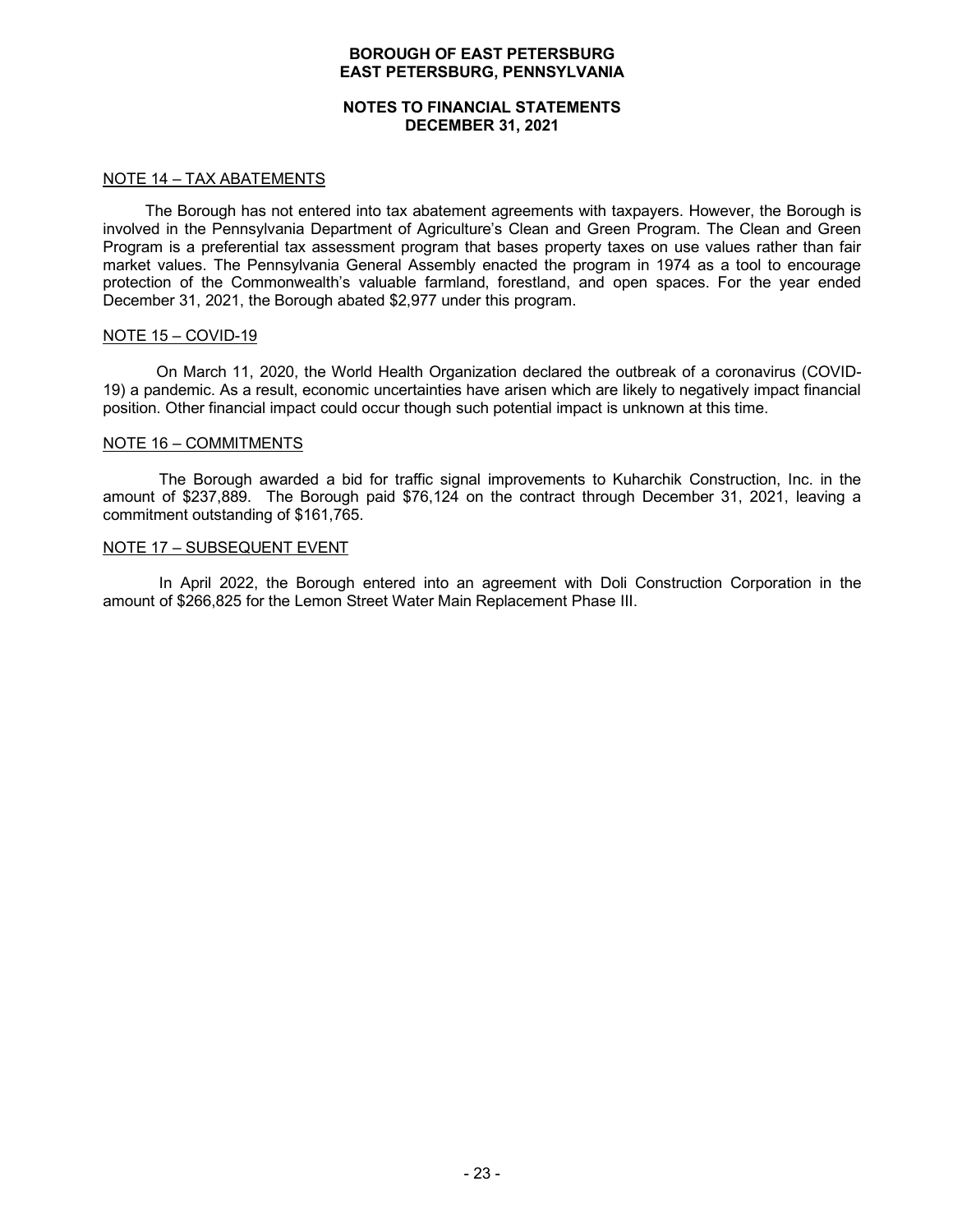### **OTHER INFORMATION**

**OF** 

# **BOROUGH OF EAST PETERSBURG EAST PETERSBURG, PENNSYLVANIA**

**DECEMBER 31, 2021**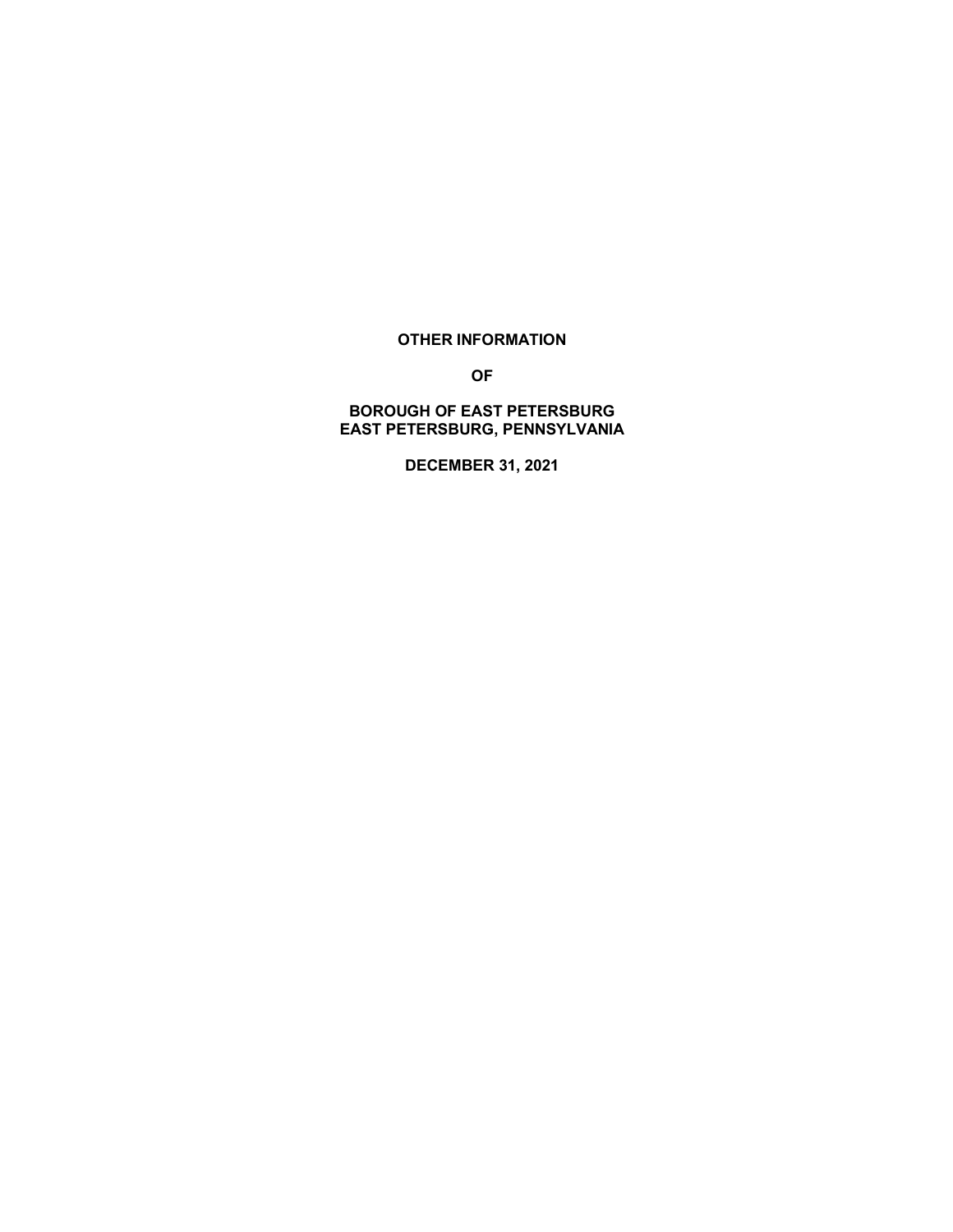### **STATEMENT OF REVENUES, EXPENDITURES, AND CHANGES IN FUND BALANCE BUDGET AND ACTUAL – MODIFIED CASH BASIS – GENERAL FUND YEAR ENDED DECEMBER 31, 2021**

|                                        |                                     |              |               | <b>Variance with</b><br><b>Final Budget</b> |
|----------------------------------------|-------------------------------------|--------------|---------------|---------------------------------------------|
|                                        | <b>Budgeted Amounts</b><br>Original | <b>Final</b> | <b>Actual</b> | <b>Positive</b><br>(Negative)               |
|                                        |                                     |              |               |                                             |
| <b>REVENUES</b>                        |                                     |              |               |                                             |
| Real Estate Taxes and Penalties        | \$1,468,574                         | \$1,468,574  | \$1,489,695   | \$<br>21,121                                |
| <b>Other Taxes</b>                     | 653,000                             | 653,000      | 810,860       | 157,860                                     |
| <b>Licenses and Permits</b>            | 65,050                              | 65,050       | 69,203        | 4,153                                       |
| <b>Fines and Forfeits</b>              | 10,000                              | 10,000       | 8,958         | (1,042)                                     |
| Interest, Rents and Royalties          | 37,200                              | 37,200       | 21,669        | (15, 531)                                   |
| Intergovernmental Revenue              | 36,400                              | 36,400       | 273,929       | 237,529                                     |
| <b>Charges for Services</b>            | 37,250                              | 37,250       | 107,156       | 69,906                                      |
| Miscellaneous Revenue                  | 2,200                               | 2,200        | 5,259         | 3,059                                       |
| <b>TOTAL REVENUES</b>                  | 2,309,674                           | 2,309,674    | 2,786,729     | 477,055                                     |
| <b>EXPENDITURES</b>                    |                                     |              |               |                                             |
| <b>General Government</b>              | 353,470                             | 353,470      | 309,096       | 44,374                                      |
| <b>Public Safety</b>                   | 985,200                             | 985,200      | 951,650       | 33,550                                      |
| Sanitation                             | 550                                 | 550          |               | 550                                         |
| <b>Highways and Streets</b>            | 298,400                             | 298,400      | 229,515       | 68,885                                      |
| <b>Culture and Recreation</b>          | 186,900                             | 186,900      | 128,438       | 58,462                                      |
| Employee Benefits, Insurance and Other |                                     |              |               |                                             |
| Miscellaneous Expenditures             | 84,500                              | 84,500       | 74,371        | 10,129                                      |
|                                        |                                     |              |               |                                             |
| <b>TOTAL EXPENDITURES</b>              | 1,909,020                           | 1,909,020    | 1,693,070     | 215,950                                     |
| <b>EXCESS OF REVENUES</b>              |                                     |              |               |                                             |
| <b>OVER EXPENDITURES</b>               | 400,654                             | 400,654      | 1,093,659     | 693,005                                     |
| <b>OTHER FINANCING SOURCES (USES)</b>  |                                     |              |               |                                             |
| <b>Transfers In</b>                    | 15,000                              | 15,000       | 15,000        |                                             |
| <b>Transfers Out</b>                   | (350,000)                           | (350,000)    | (149, 053)    | 200,947                                     |
| <b>TOTAL OTHER FINANCING SOURCES</b>   |                                     |              |               |                                             |
| (USES)                                 | (335,000)                           | (335,000)    | (134, 053)    | 200,947                                     |
|                                        |                                     |              |               |                                             |
| <b>Changes in Fund Balances</b>        | 65,654                              | 65,654       | 959,606       | 893,952                                     |
| Fund Balances - January 1, 2021        | 1,640,179                           | 1,640,179    | 1,640,179     |                                             |
| Fund Balances - December 31, 2021      | 1,705,833<br>\$                     | \$1,705,833  | \$2,599,785   | 893,952<br>$\mathcal{L}$                    |

See accompanying independent auditor's report.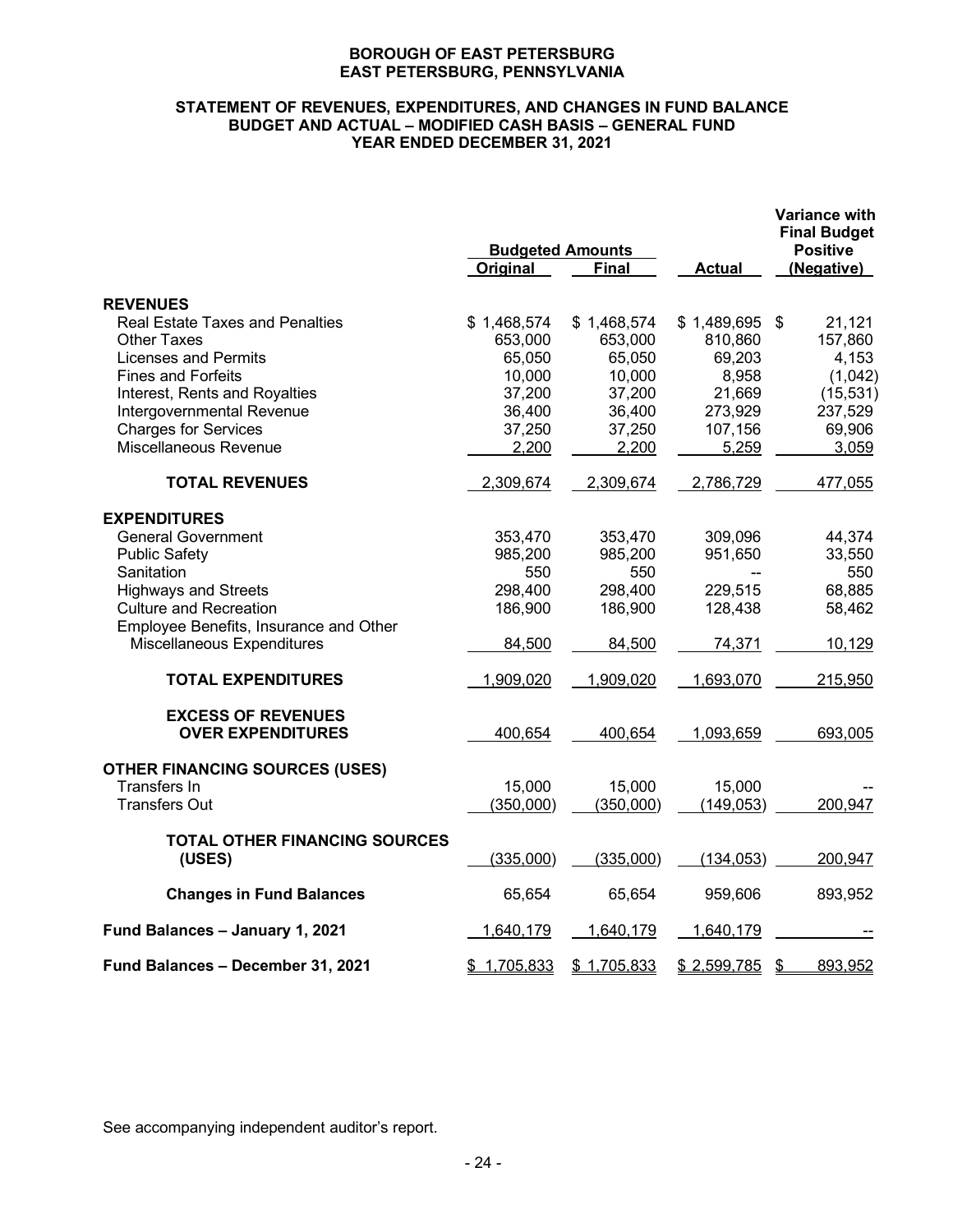### **STATEMENT OF REVENUES, EXPENDITURES, AND CHANGES IN FUND BALANCE BUDGET AND ACTUAL – MODIFIED CASH BASIS – HIGHWAY AID FUND YEAR ENDED DECEMBER 31, 2021**

|                                                            | <b>Budgeted Amounts</b> |                          |    |                |    |                  | Variance with<br><b>Final Budget</b><br><b>Positive</b> |                |
|------------------------------------------------------------|-------------------------|--------------------------|----|----------------|----|------------------|---------------------------------------------------------|----------------|
|                                                            |                         | <b>Final</b><br>Original |    | <b>Actual</b>  |    |                  | (Negative)                                              |                |
| <b>REVENUES</b>                                            |                         |                          |    |                |    |                  |                                                         |                |
| Interest, Rents and Royalties<br>Intergovernmental Revenue | \$                      | 100<br><u>120,972</u>    | \$ | 100<br>120,972 | \$ | 58 \$<br>124,580 |                                                         | (42)<br>3,608  |
| <b>TOTAL REVENUES</b>                                      |                         | 121,072                  |    | 121,072        |    | 124,638          |                                                         | 3,566          |
| <b>EXPENDITURES</b><br><b>Highways and Streets</b>         |                         | 110,500                  |    | 110,500        |    | 98,121           |                                                         | 12,379         |
| <b>TOTAL EXPENDITURES</b>                                  |                         | 110,500                  |    | 110,500        |    | 98,121           |                                                         | 12,379         |
| <b>Changes in Fund Balances</b>                            |                         | 10,572                   |    | 10,572         |    | 26,517           |                                                         | 15,945         |
| Fund Balances - January 1, 2021                            |                         | <u>306,362</u>           |    | 306,362        |    | 306,362          |                                                         |                |
| Fund Balances - December 31, 2021                          |                         | 316.934                  |    | <u>316.934</u> |    | 332,879          |                                                         | <u> 15.945</u> |

See accompanying independent auditor's report.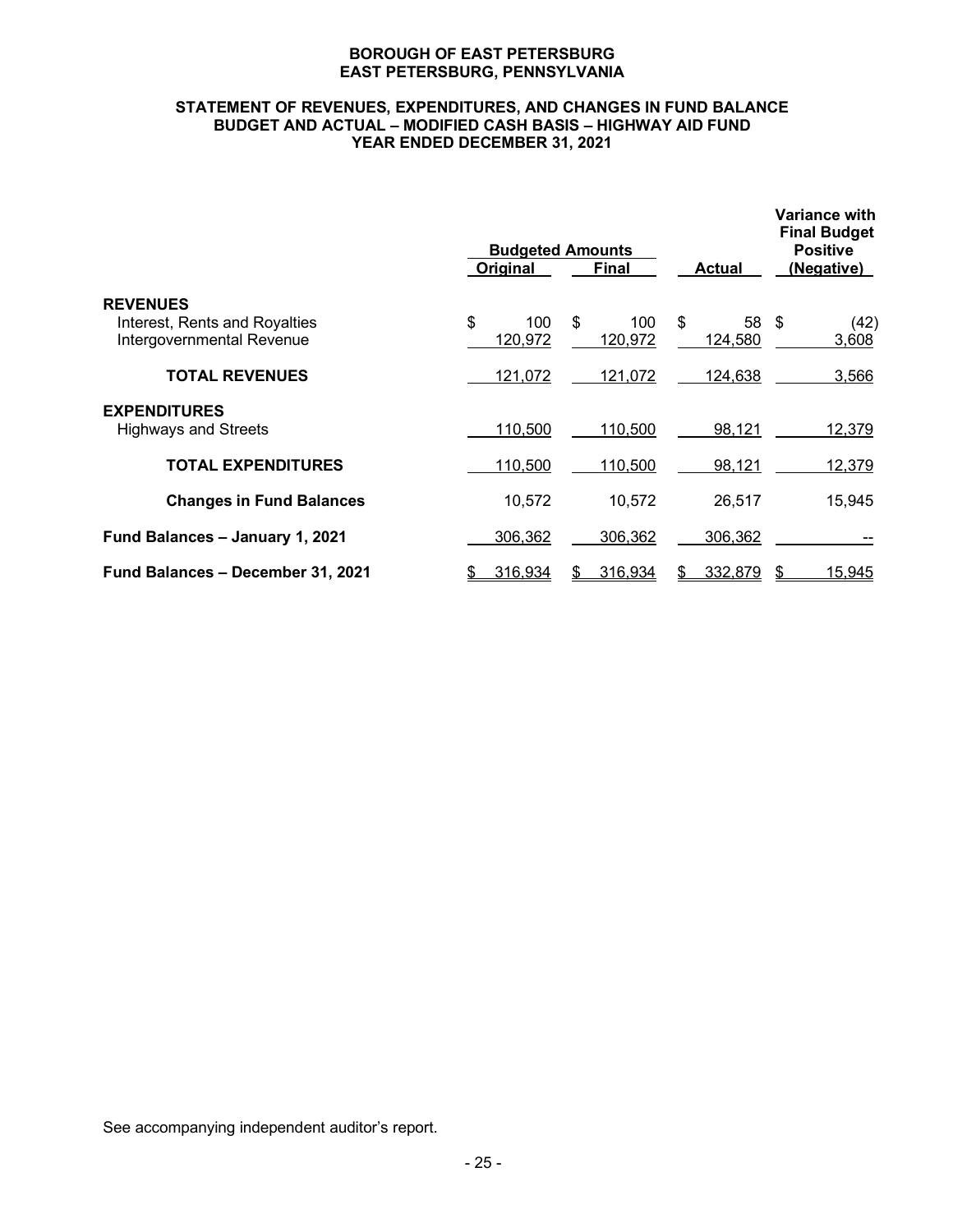### **SUPPLEMENTARY INFORMATION**

**OF** 

### **BOROUGH OF EAST PETERSBURG EAST PETERSBURG, PENNSYLVANIA**

**DECEMBER 31, 2021**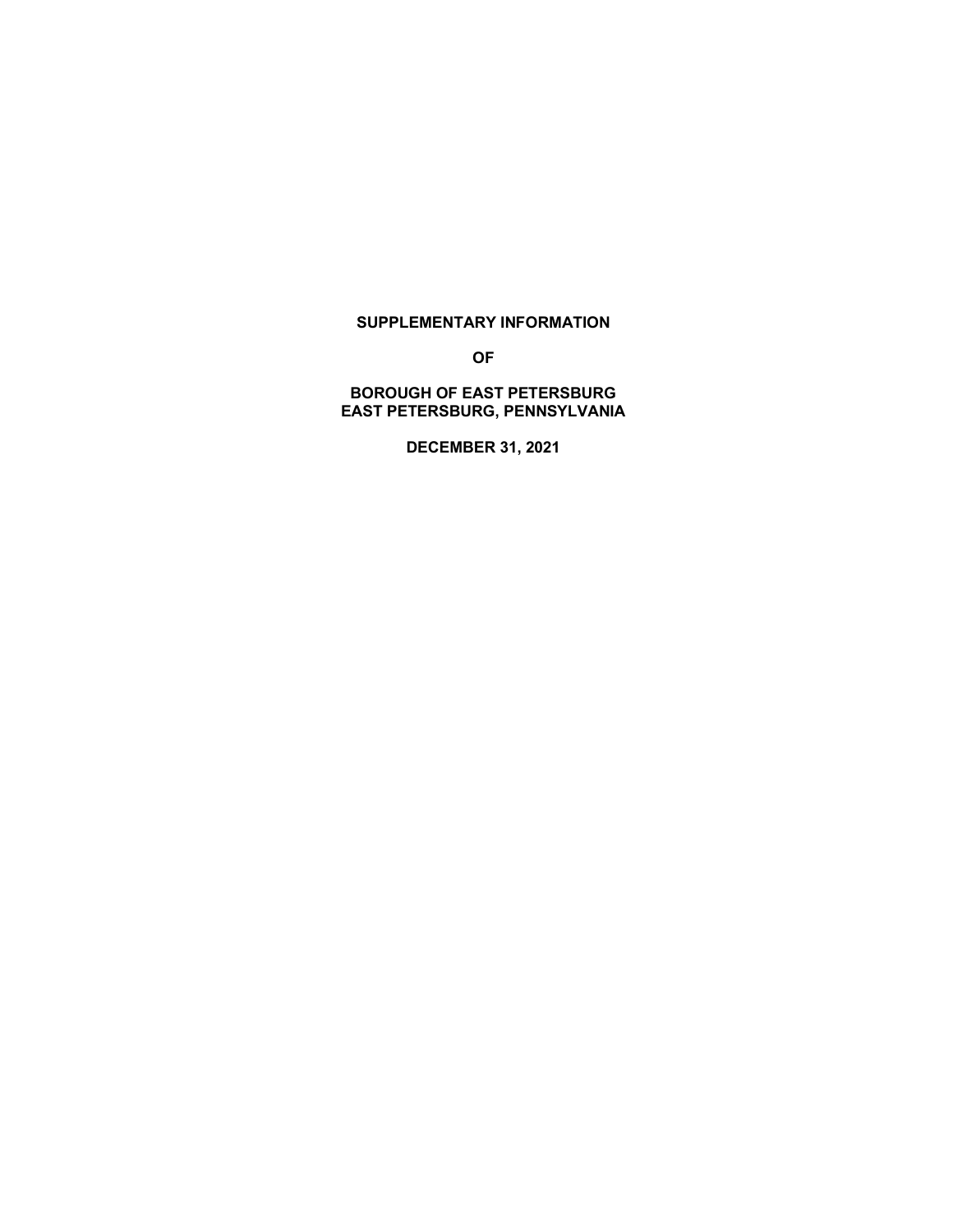### **COMBINING BALANCE SHEET – MODIFIED CASH BASIS CAPITAL PROJECTS FUNDS DECEMBER 31, 2021**

|                                                                                           | Capital<br><b>Reserve</b><br>Fund 30 |                        | Pool<br><b>Equipment</b><br><b>Reserve</b><br><b>Reserve</b><br><b>Fund</b><br><b>Fund</b> |              | Park &<br><b>Open Space</b><br><b>Fund</b> | <b>Fire</b><br><b>Reserve</b><br><b>Fund</b>              |  |
|-------------------------------------------------------------------------------------------|--------------------------------------|------------------------|--------------------------------------------------------------------------------------------|--------------|--------------------------------------------|-----------------------------------------------------------|--|
| <b>ASSETS</b>                                                                             |                                      |                        |                                                                                            |              |                                            |                                                           |  |
| <b>Current Assets</b><br>Cash and Cash Equivalents<br>Investments<br>Due from Other Funds | \$<br>576,045<br>410,857<br>15,065   | \$<br>54,850<br>37,823 | \$<br>35,901                                                                               | \$<br>28,595 | \$<br>50,100                               | $\boldsymbol{\mathsf{s}}$<br>716,896<br>477,275<br>15,065 |  |
| <b>Total Current Assets</b>                                                               | ,001,967                             | 92,673                 | 35,901                                                                                     | 28,595       | 50,100                                     | 1,209,236                                                 |  |
| <b>TOTAL ASSETS</b>                                                                       | ,001,967<br>$$^{\circ}$ 1            | 92,673                 | 35,901<br>\$.                                                                              | 28,595       | 50,100<br>\$.                              | \$1,209,236                                               |  |
| <b>LIABILITIES</b>                                                                        | \$                                   | \$                     | \$.                                                                                        |              | \$                                         |                                                           |  |
| <b>FUND BALANCES</b><br>Restricted                                                        | ,001,967                             | 92,673                 | 35,901                                                                                     | 28,595       | 50,100                                     | 1,209,236                                                 |  |
| <b>TOTAL FUND BALANCES</b>                                                                | 001,957                              | 92,673                 | 35,901                                                                                     | 28,595       | 50,100                                     | 1,209,236                                                 |  |
| <b>TOTAL LIABILITIES AND</b><br><b>FUND BALANCES</b>                                      | .001.967<br>\$                       | 92.673                 | 35,901                                                                                     | 28,595       | 50,100                                     | ,209,236<br>\$.                                           |  |